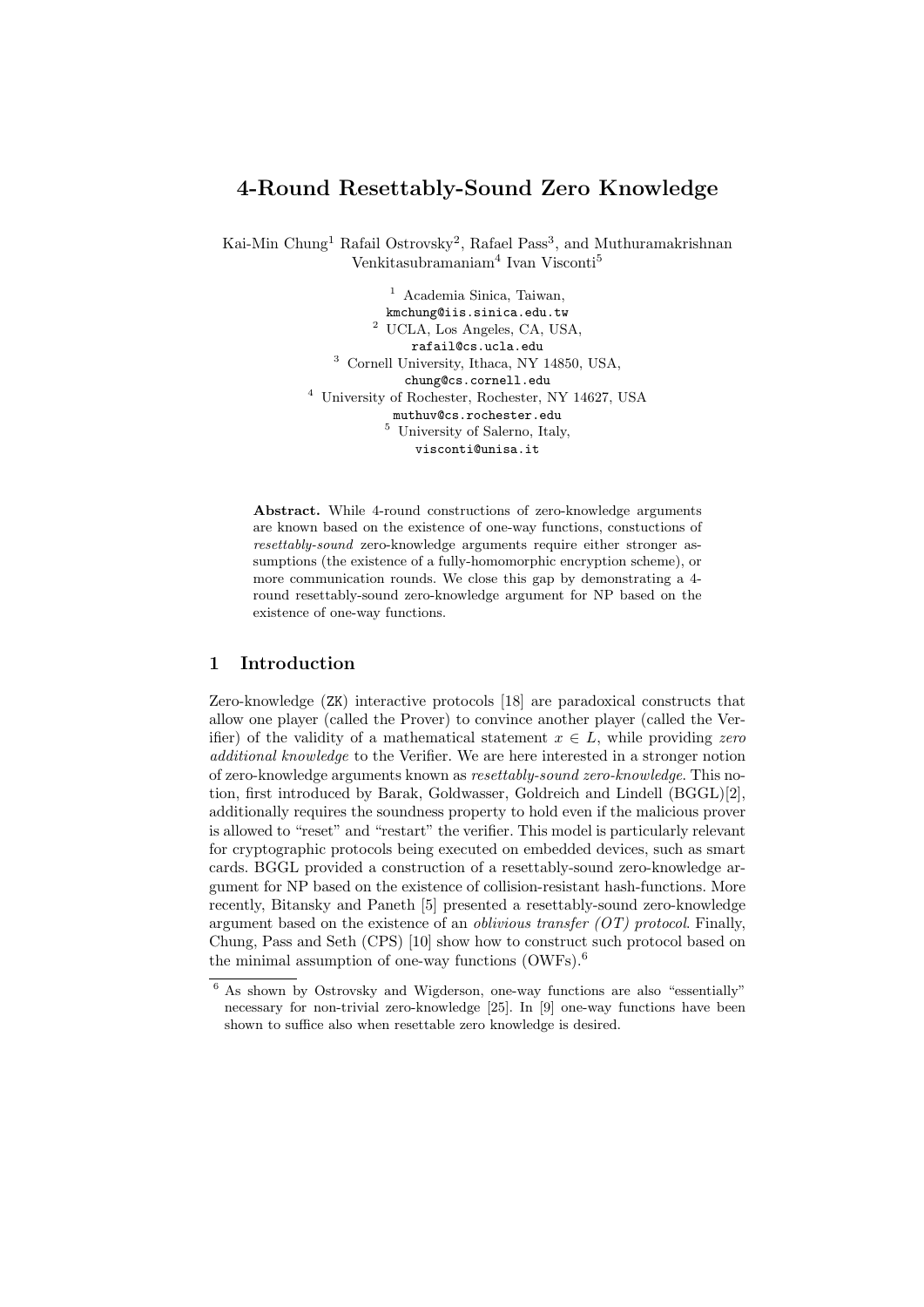Our focus here is on the round-complexity of resettably-sound zero-knowledge arguments. All the above protocols only require a constant number of rounds; but what is the exact round-complexity? The original BGGL protocol requires 8 rounds and collision-resistant hash functions (CRHs); an implementation in 6 rounds of the BGGL construction has been shown in [24]. More recently, Bitansky and Paneth in [6] improved the round complexity of resettably-sound zero knowledge to 4 rounds but additionally requiring the existence of a fully homomorphic encryption (FHE) schemes [13, 8]. Additionally they showed a 6round protocol based on trapdoor permutations. In contrast, for "plain" (i.e., not resettably-sound) zero-knowledge, Bellare, Jakobsson and Yung [4] show how to obtain a 4-round zero-knowledge argument for NP based on the existence of the existence of one-way functions. This leaves open the question of whether round-efficient (namely 4-round) resettably-sound arguments can be based on weaker assumptions than FHE.

### 1.1 Our Results

We close the gap between resettably-sound and "plain" zero-knowledge arguments, demonstrating a 4-round resettably sound zero-knowledge argument (of knowledge) based solely on the existence of OWFs.

Theorem 1 (Informal). Assume the existence of one-way functions. Then there exists a 4-round resettably-sound zero-knowledge argument of knowledge for every language in NP.

Our starting point is the constant-round resettably-sound zero-knowledge argument for NP due to CPS. Our central contribution is a method for "collapsing" rounds in this protocol. A key feature of the CPS protocol is that, although the protocol consist of many rounds, the honest prover actually just sends commitments to 0 in all but two of these rounds. These "commitment to 0" preamble messages are only used by the simulator; roughly speaking, the simulator uses these message to come up with a "fake witness" that it can use in the remaining part of the protocol. On a very high-level, we show that all these preamble messages can be run in parallel, if appropriately adjusting the remaining two messages. An initial observation is that if we simply run all the preamble rounds in parallel—in a single "preamble slots"—then both completeness and zero-knowledge will still hold; the problem is that soundness no longer holds. In fact, soundness of the CPS protocol relies on the fact that the preamble messages are executed in sequence. Our key-idea for dealing with this issue is to have the verifier additionally provide a signature on the message-response pair for the "preamble" slot, and we now modify the "fake witness" part of the protocol to be a chain of signatures of the preamble messages in the right order. Soundness is now restored, and zero-knowledge simulation can be re-established by having the simulator rewind the preamble slot to get a signed sequence of messages in the right order.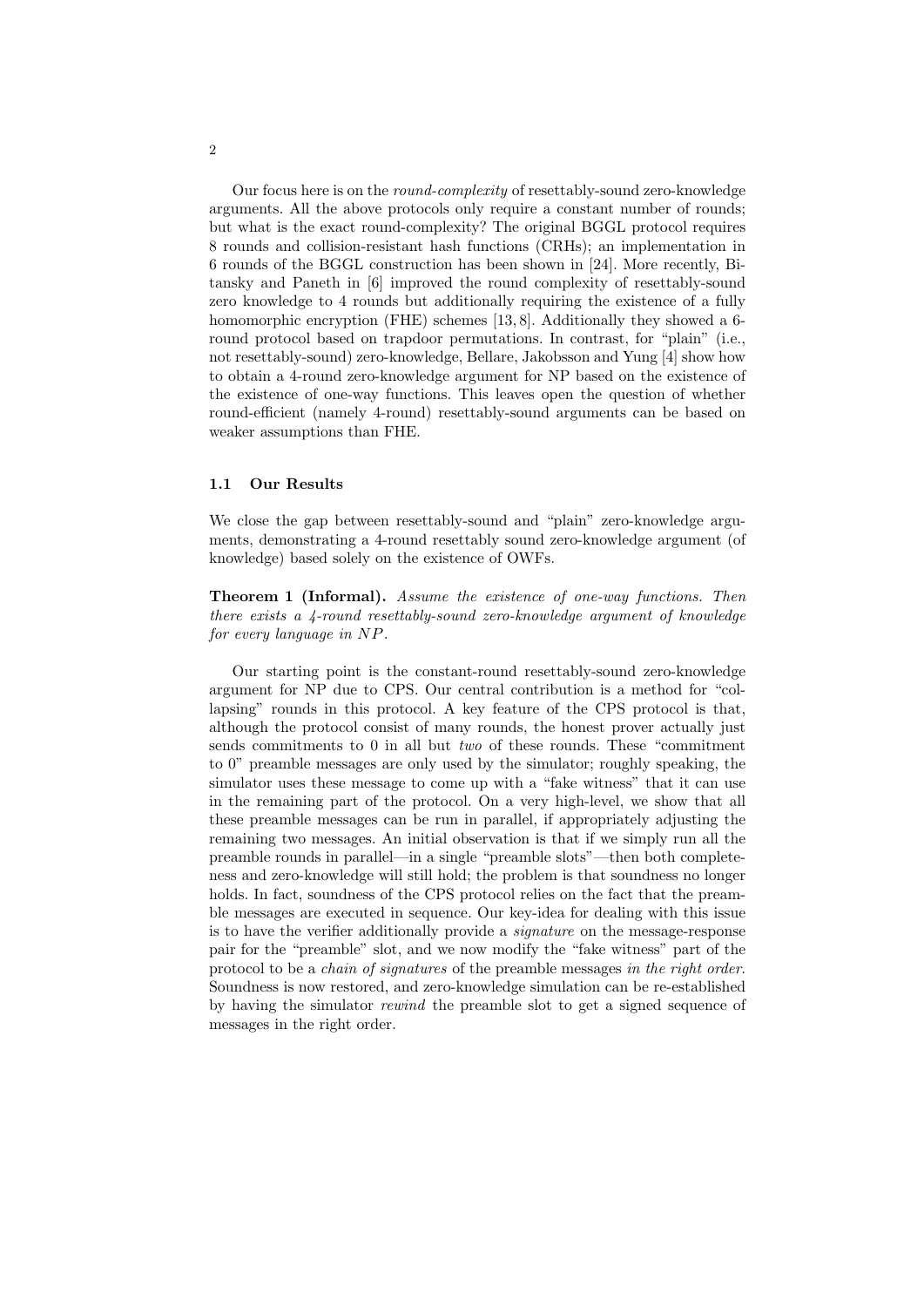#### 1.2 Techniques

To explain our techniques in more detail, let us first recall Barak's non-blackbox zero knowledge protocol on which BGGL is based, and then recall how CPS modify this protocol to only rely on OWF. We finally explain how to "collapse" rounds in this protocol.

Barak's Protocol and the BGGL transformation. Recall that Barak's protocol relies on the existence of a family of collision-resistant hash function  $h: \{0,1\}^* \to$  $\{0,1\}^n$ ; note that any such family of collision-resistant hash functions can be implemented from a family of collision-resistant hash functions mapping  $n$ -bit string into  $n/2$ -bit strings using *tree hashing* [21]. Roughly speaking, in Barak's protocol, on common input  $1^n$  and  $x \in \{0,1\}^{\text{poly}(n)}$ , the Prover P and Verifier  $V$ , proceed in two stages. In Stage 1,  $V$  starts by selecting a function  $h$  from a family of collision-resistant hash function and sends it to  $P$ ;  $P$  next sends a commitment  $c = \text{Com}(0^n)$  of length n, and finally, V next sends a "challenge"  $r \in \{0,1\}^{2n}$ ; we refer to this as the "commit-challenge" round. In Stage 2, F shows (using a witness indistinguishable argument of knowledge) that either  $x$ is true, or that c is a commitment to a "hash" (using h) of a program  $M$  (i.e.,  $c = \text{Com}(h(M))$  such that  $M(c) = r$ .

Roughly speaking, soundness follows from the fact that even if a malicious prover  $P^*$  tries to commit to (the hash of) some program  $M$  (instead of committing to  $0^n$ ), with high probability, the string r sent by V will be different from  $M(c)$  (since r is chosen independently of c). To prove ZK, consider the non-black-box simulator  $S$  that commits to a hash of the code of the malicious verifier  $V^*$ ; note that, by definition, it thus holds that  $M(c) = r$ , and the simulator can use  $c$  as a "fake" witness in the final proof. To formalize this approach, the witness indistinguishable argument in Stage 2 must actually be a witness indistinguishable *universal argument* (WIUARG) [22, 1] since the statement that  $c$ is a commitment to a program  $M$  of *arbitrary* polynomial-size, and that proving  $M(c) = r$  within some *arbitrary* polynomial time, is not in  $N\mathcal{P}$ . WIUARGs are known based on the existence of CRH and those protocols are constant-round public-coin; as a result, the whole protocol is constant-round and public-coin.

Finally, BGGL show that any constant-round public-coin zero-knowledge argument of knowledge can be transformed into a resettable-sound zero-knowledge argument, by simply having the verifier generate its (random) message by applying a pseudorandom function to the current partial transcript.<sup>7</sup>

The CPS Protocol. We now turn to recall the ideas from CPS for removing the use of CRHs in Barak's protocol. Note that hash functions are needed in two locations in Barak's protocol. First, since there is no *a-priori* polynomial upperbound of the length of the code of  $V^*$ , we require the simulator to commit to the

<sup>7</sup> Strictly speaking, Barak's protocol is not a argument of knowledge, but rather a "weak" argument of knowledge (see [1, 2] for more details), but the transformation of [2] applies also to such protocol.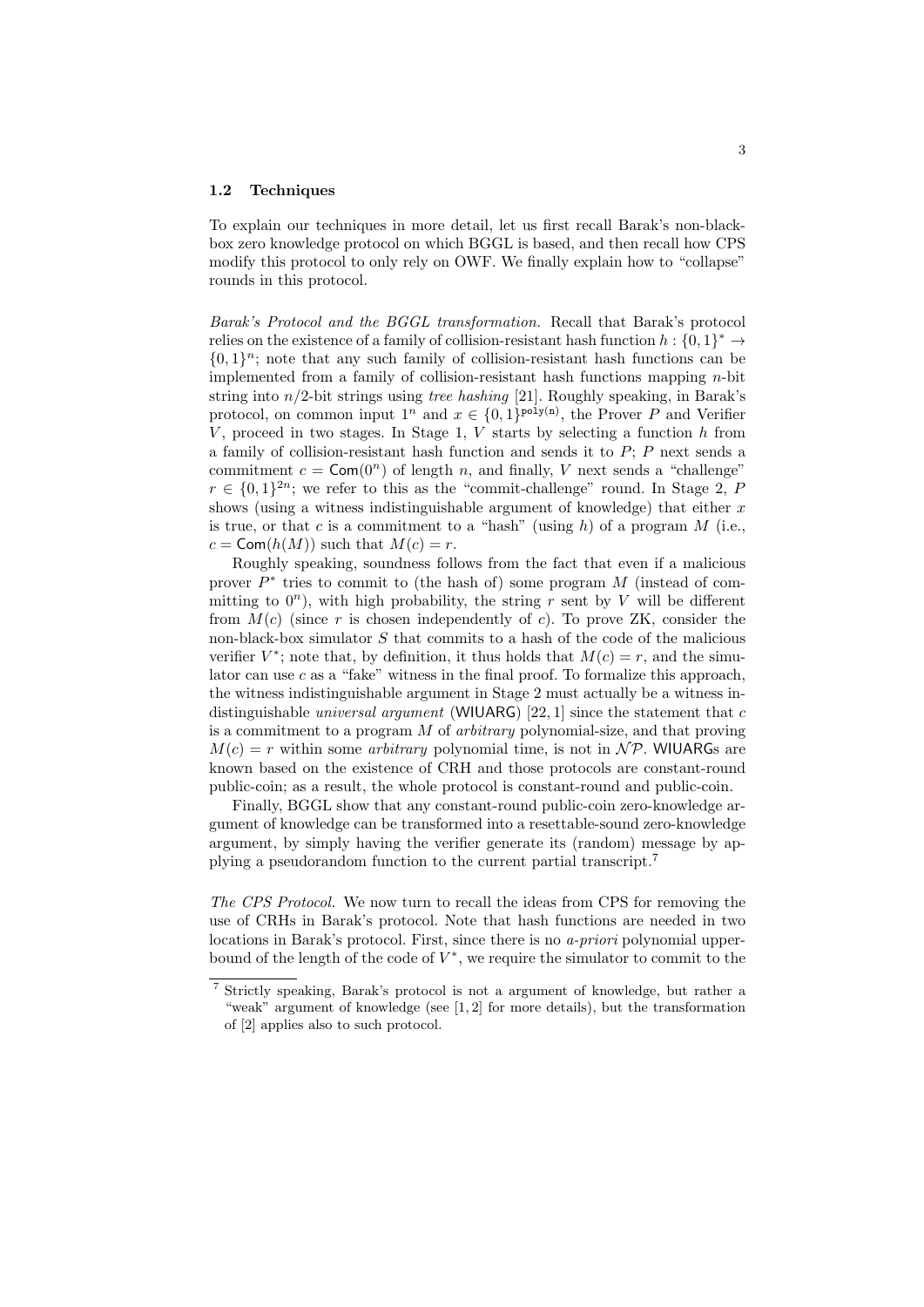hash of the code of  $V^*$ . Secondly, since there is no *a-priori* polynomial upperbound on the running-time of  $V^*$ , we require the use of universal arguments (and such constructions are only known based on the existence of collision-resistant hash functions).

The main idea of CPS is to notice that digital signature schemes—which can be constructed based on one-way functions—share many of the desirable properties of CRHs, and to show how to appropriately instantiate (a variant of) Barak's protocol using signature schemes instead of using CRHs. More precisely, CPS show that by relying on strong fixed-length signature schemes, which can be constructed based on one-way functions, one can construct *signature tree* analogous to the tree hashing that could be used to compress arbitrary length messages into a signature of length  $n$  and satisfies an analogue collision-resistance property. A strong fixed-length signature scheme allows signing messages of arbitrary polynomial-length (e.g length  $2n$ ) using a length n signature and satisfies that no polynomial time attacker can obtain a new signature even for messages that it has seen a signature on [14].

CPS then show how to replace tree hashing by signature trees by appropriately modifying Barak's protocol. Firstly, CPS adds a signature slot at the beginning of the protocol. More precisely, in an initial stage of the protocol, the verifier generates a signature key-pair sk, vk and sends only the verification key vk to the prover. Next, in a "signature slot", the prover sends a commitment  $c$  of some message to the verifier, and the verifier computes and returns a valid signature  $\sigma$  of c (using SK). This is used by the simulator to construct a signature tree through rewinding the (malicious) verifier as a fake witness for WIUARG in an analogous way as before. Note that the commitment is used to hide the message to be signed from the malicious verifier, and as such, the signature tree is constituted by signatures of commitments of signatures...etc—this is referred to as a *Sig-com tree*. On the other hand, soundness follows in a similar way to Barak's protocol by relying on the fact that Sig-com tree satisfy a strong "collision-resistance" property—namely, no attacker getting the vk can find collisions, even given access to a signing oracle.

Secondly, CPS use a variant of Barak's protocol due to Pass and Rosen [26], which relies on a special-purpose WIUARG, in which the honest prover never needs to perform any hashing.<sup>8</sup> More precisely, the WIUARG consist two phases: a first phase where the honest provery simply sends commitments to  $0<sup>n</sup>$ , and a second phase where it proves that either  $x \in L$  or the messages it committed to consistutes a valid UARG proving that the prover knows a fake witness.

While this protocol is not public-coin, CPS nevertheless shows that it suffices to apply the PRF transformation of BGGL to just the the public-coin part of the protocol to obtain a resettably soundness protocol; recall that the only part of the protocol that is not public-coin is the "signature slot" and, thus, intuitively, the only "advantages" a resetting prover gets is that it may rewind the signature slot, and thus get an arbitrary polynomial number of signatures on messages of its choice. But, as noted above, signature trees are collision-resistant even with

<sup>8</sup> In fact, an early version of Barak's protocol also had this property.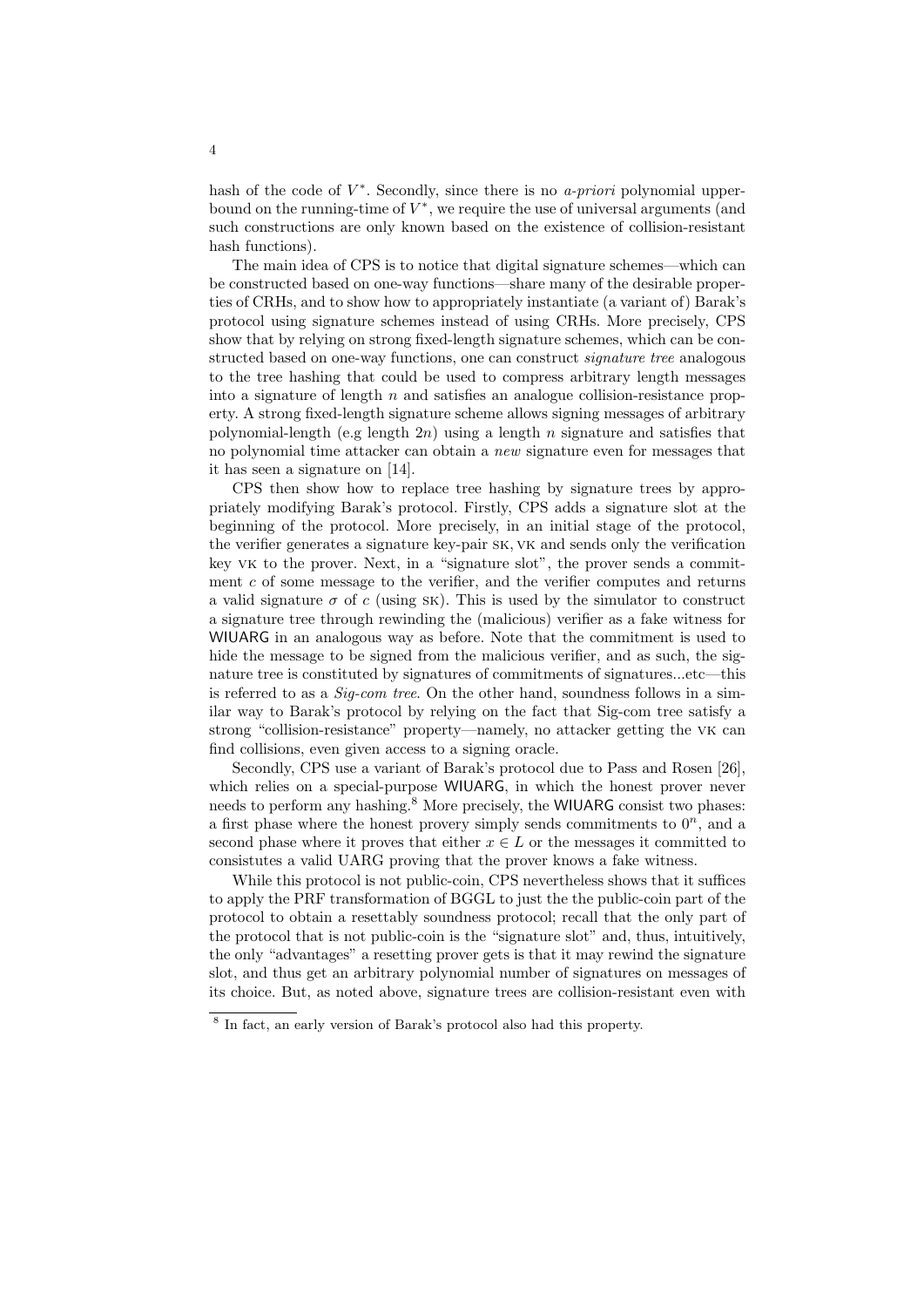respect to an attacker that gets an arbitrary polynomial number of queries to a signing oracle and thus resettable-soundness follows in exactly the same way as the (non-resetting) soundness property.

Formalizing this intuition, however, is subtle. CPS first introduce an "oracleaided" model where both players have access to a signing oracle, and construct a public-coin zero knowledge argument of knowledge in this model. Then the transformation of [2] is applied to this protocol to obtain an oracle-aided resettablysound zero-knowledge argument of knowledge. CPS then show a general transformation for turning the protocol into a "fixed-input" resettably-sound zeroknowledge argument (of knowledge) in the "plain" model (i.e. without any oracle); fixed-input resettable-soundness means that resettable soundness is only required to hold with respect to a single fixed input. Finally, CPS show another general transformation that turns any fixed-input resettable soundness argument of knowledge into "full-fledged" resettable sound argument (or knowledge). Combining all these steps leads to constant-round resettably-sound zero-knowledge argument of knowledge for  $\mathcal{NP}$  based on one-way functions.

Collapsing rounds for the CPS protocol. We are now ready to explain our method for collapsing rounds in the CPS protocol. Note that, although the CPS protocol consists of many rounds, the honest prover actually just sends commitments to 0, in all but the final two rounds, where the prover shows that it either has a "fake witness" or that  $x \in L$ . More precisely, in the final "proof phase" of the protocol (where the prover only sends two messages), the prover shows the verifier that either  $x \in L$  or that the "committed UARG" transcript is accepting. The key idea is to modify the protocol to let the prover show in the "proof phase" that either  $x \in L$  or it knows a "commit-challenge" pair  $(c, r)$  and a committed UARG transcript showing that the commit-challenge pair was successful. This, alone, clearly does not work: soundness no longer hold if the prover can come up with its own "invented transcript". Inspired by the work of Lin and Pass [20], we instead require the prover to show that it knows a transcript—that has been signed, message-by-message, by the verifier through a "signature-chain". A similar approach was used also in  $[11, 19]$ . Once we have done this change, we can simply remove all messages in the preamble phase (where the honest prover commits to 0) and just replace them with a signature slot. More precisely, we modify the CPS protocol in the following way:

- We start by running two signature slots in parallel: the first one is used for the signature-trees as in the original CPS protocol; the second one is used for the "signature-chain".
- In parallel with the signature slots, we start running the modified "proof phase" where the prover is requested to (using a WI argument of knowledge) prove that either  $x \in L$  or it knows a "successful" transcript for the preamble phase that has been signed, message-by-message, in the right sequence using the second signature key.

Intuitively, simulation can be performed similarly to CPS, except that instead of simply providing the UARG messages in the protocol, the simulator rewinds the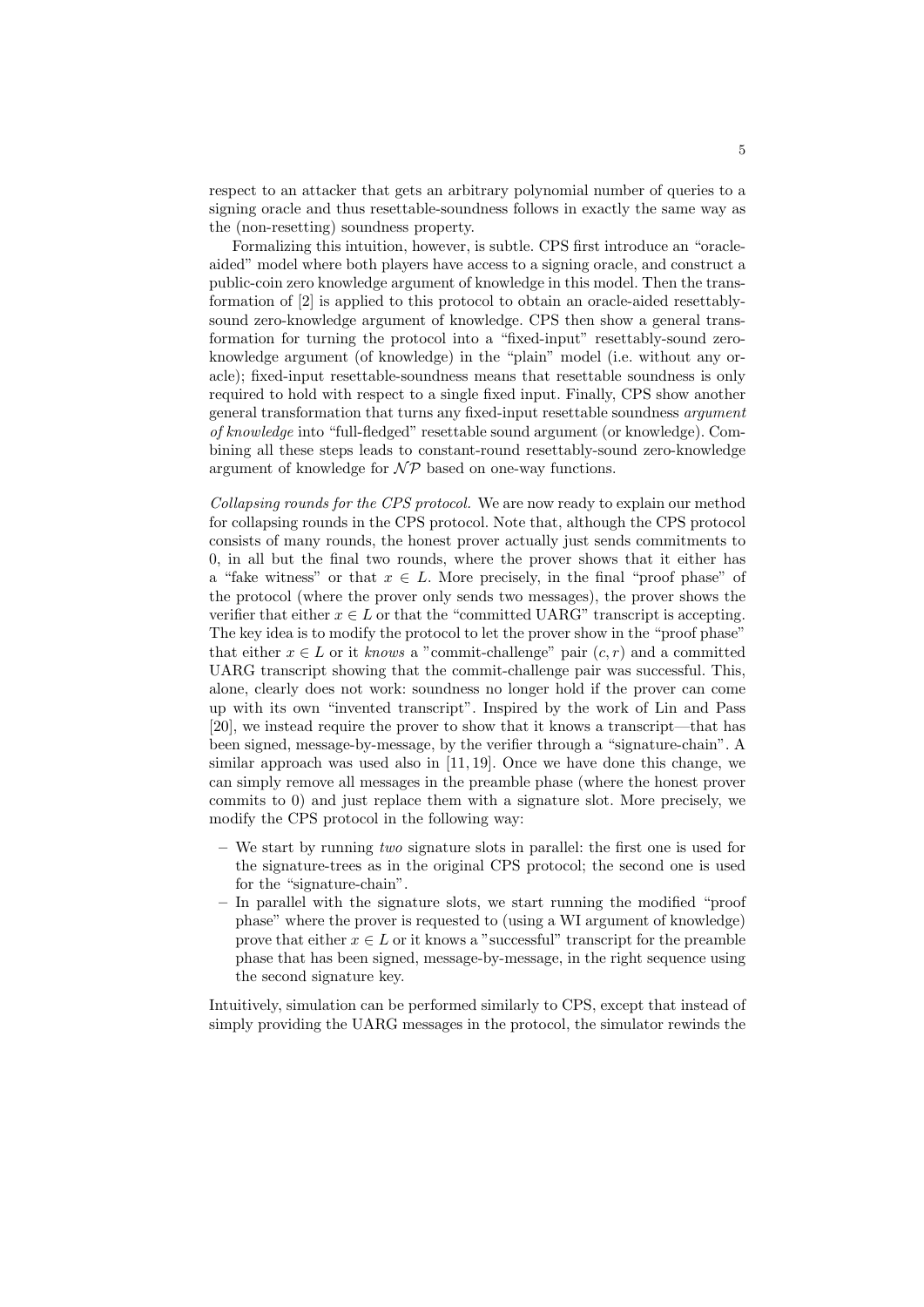signature slot to get an appropriately signed transcript of the UARG protocol. (Proving this is a bit delicate since the CPS simulator is already providing its own rewindings, so we need to be careful to ensure that the composition of these rewindings does not blow up the expected running-time.)

The key challenge, however, is proving resettable-soundness of the resulting protocol. On a very high-level, we shows that how to transform any resetting attacker to a "stand-alone" (i.e., non-resetting) attacker for oracle-aided CPS protocol (recall that the CPS protocol was first constructed in an oracle-model where the prover and verifier have access to signature oracles, and then the oracle-aided protocol was transformed into a protocol in the "plain" model by adding the the signature slots).<sup>9</sup> Roughly speaking, we show how to extract out the implicit transcript messages from any successful resetting prover and we can then use these messages in the (oracle-aided) CPS protocol. This is not entirely trivial, since in the CPS protocol these messages need to be provided one-by-one, whereas we can only extract out a full transcript. Our key technical contribution consist of showing how to appropriately rewind the resetting attacker to make it provide accepting transcript that are consistent with a current partial transcript of the CPS protocol. We here rely on the properties of signature-chains, and the fact the the protocol only has a constant number of rounds.

# 2 Definitions

We now give definitions for interactive proof/argument systems with all variants that are useful in this work.

**Definition 1** (interactive proofs [17]). A proof system for the language  $L$ , is a pair of interactive Turing machines  $(P, V)$  running on common input x such that:

- Efficiency:  $P$  and  $V$  are PPT.
- Completeness: There exists a negligible function  $\nu(\cdot)$  such that for every pair  $(x, w)$  such that  $R_L(x, w) = 1$ ,

$$
Prob[ \langle P(w), V \rangle(x) = 1 ] \ge 1 - \nu(|x|).
$$

− Soundness: For every  $x \notin L$  and for every interactive Turing machine  $P^*$ there exists a negligible function  $\nu(\cdot)$  such that

$$
\mathrm{Prob}[\ \langle P^*,V \rangle(x)=1\ ]<\nu(|x|)
$$

In the above definition we can relax the soundness requirement by considering  $P^*$  as PPT. In this case, we say that  $(P, V)$  is an argument system.

We denote by  $\mathsf{view}^{P(w)}_{V^*(x,z)}$  the view (i.e., its private coins and the received messages) of  $V^*$  during an interaction with  $P(w)$  on common input x and auxiliary input z.

<sup>&</sup>lt;sup>9</sup> This is a slight oversimplification; we actually need to slightly modify the oracleaided CPS protocol. See Section 3 for more details.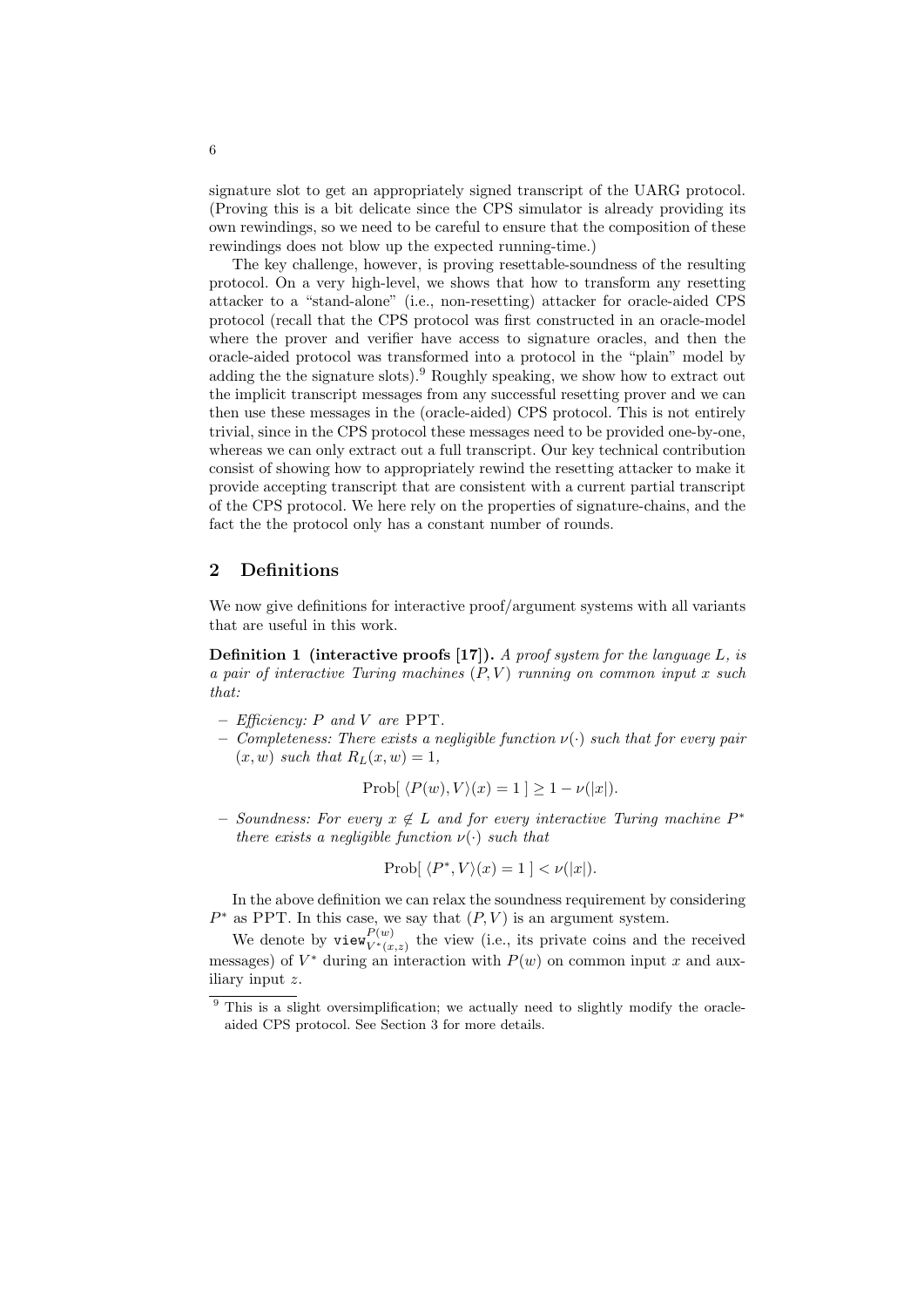Definition 2 (zero-knowledge arguments  $[17]$ ). Let  $(P, V)$  be an interactive argument system for a language L. We say that  $(P, V)$  is zero knowledge  $(ZK)$  if, for any probabilistic polynomial-time adversary  $V^*$  receiving an auxiliary input z, there exists a probabilistic polynomial-time algorithm  $S_{V^*}$  such for all pairs  $(x, w) \in R_L$  the ensembles  $\{view_{V^*(x,z)}^{P(w)}\}$  and  $\{S_{V^*}(x,z)\}$  are computationally indistinguishable.

Arguments of knowledge are arguments where there additionally exists an expected PPT *extractor* that can extract a witness from any successful prover, and this is a stronger notion of soundness. We will give now a definition that is slightly weaker than the standard definition of [3] but is useful for our constructions.

Note, also, that in the following definition, the extractor is given non-black box access to the prover. This is an essential property for our techniques.

**Definition 3** (arguments of knowledge [2]). Let R be a binary relation. We say that a probabilistic, polynomial-time interactive machine  $V$  is a knowledge verifier for the relation  $R$  with negligible knowledge error if the following two conditions hold:

- Non-triviality: There exists a probabilistic polynomial-time interactive machine P such that for every  $(x, w) \in R$ , all possible interactions of V with P on common input x, where  $P$  has auxiliary input w, are accepting, except with negligible probability.
- Validity (or knowledge soundness) with negligible error: There exists a probabilistic polynomial-time machine  $K$  such that for every probabilistic polynomialtime machine  $P^*$ , every polynomial  $p(\cdot)$  and all sufficiently large x's,  $Pr[w \leftarrow K(desc(P^*), x) \wedge R_L(x, w) = 1] > Pr[\langle P^*, V \rangle(x) = accept] - \frac{1}{p(|x|)}$ where  $\langle P^*, V \rangle (x)$  denotes V 's output after interacting with  $P^*$  upon common input x and  $desc(P^*)$  denotes the description of  $P^*$ 's strategy.

Further,  $(P, V)$  is an argument of knowledge for relation R.

Definition 4 (witness indistinguishability  $[12]$ ). Let L be a language in  $\mathcal{NP}$  and  $R_L$  be the corresponding relation. An interactive argument  $(P, V)$  for L is witness indistinguishable *(WI)* if for every verifier  $V^*$ , every pair  $(w_0, w_1)$ such that  $(x, w_0) \in R_L$  and  $(x, w_1) \in R_L$  and every auxiliary input z, the following ensembles are computationally indistinguishable:

$$
{\{{\rm view}^{P(w_0)}_{V^*(x,z)}\}} \quad and \quad {\{{\rm view}^{P(w_1)}_{V^*(x,z)}}\}.
$$

### 2.1 Resettably-Sound Proofs

A polynomial-time relation  $R$  is a relation for which it is possible to verify in time polynomial in |x| whether  $R(x, w) = 1$ . Let us consider an NP-language L and denote by  $R_L$  the corresponding polynomial-time relation such that  $x \in L$ if and only if there exists w such that  $R_L(x, w) = 1$ . We will call such a w a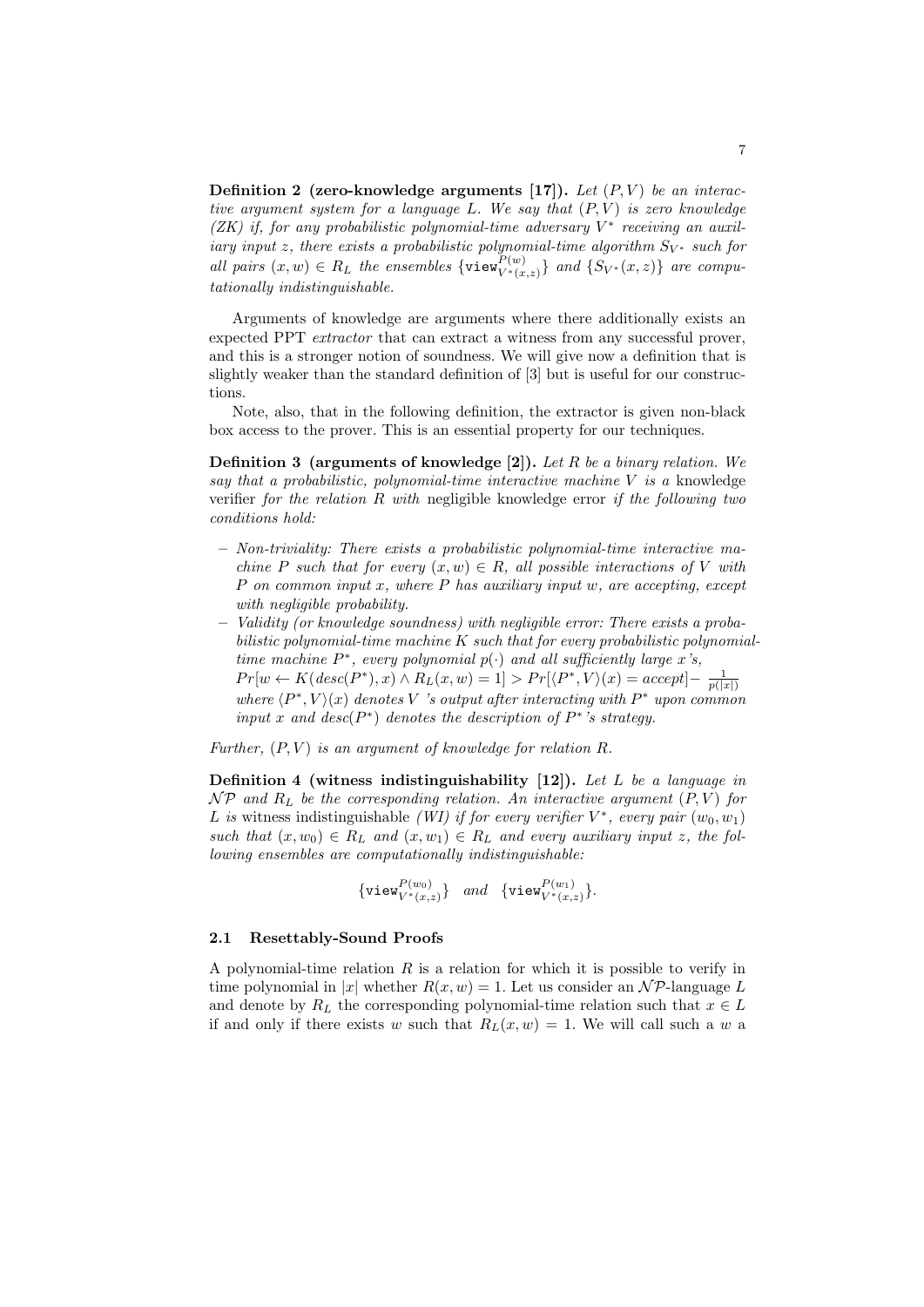valid witness for  $x \in L$ . A negligible function  $\nu(k)$  is a non-negative function such that for any constant  $c < 0$  and for all sufficiently large  $k, \nu(k) < k^c$ . We will denote by  $\mathrm{Prob}_r[X]$  the probability of an event X over coins r. The abbreviation "PPT" stands for probabilistic polynomial time. We will use the standard notion of computational indistinguishability [16].

Let us recall the definition of resettable soundness due to [2].

Definition 5 (resettably-sound arguments  $[2]$ ). A resetting attack of a cheating prover  $P^*$  on a resettable verifier V is defined by the following twostep random process, indexed by a security parameter k.

- 1. Uniformly select and fix  $t = \text{poly}(k)$  random-tapes, denoted  $r_1, \ldots, r_t$ , for V, resulting in deterministic strategies  $V^{(j)}(x) = V_{x,r_j}$  defined by  $V_{x,r_j}(\alpha) =$  $V(x, r_j, \alpha)$ ,<sup>10</sup> where  $x \in \{0, 1\}^k$  and  $j \in [t]$ . Each  $V^{(j)}(x)$  is called an incarnation of V .
- 2. On input  $1^k$ , machine  $P^*$  is allowed to initiate poly(k)-many interactions with the  $V^{(j)}(x)$ 's. The activity of  $P^*$  proceeds in rounds. In each round  $P^*$  chooses  $x \in \{0,1\}^k$  and  $j \in [t]$ , thus defining  $V^{(j)}(x)$ , and conducts a complete session with it.

Let  $(P, V)$  be an interactive argument for a language L. We say that  $(P, V)$ is a resettably-sound argument for  $L$  if the following condition holds:

– Resettable-soundness: For every polynomial-size resetting attack, the probability that in some session the corresponding  $V^{(j)}(x)$  has accepted and  $x \notin L$ is negligible.

We will also consider a slight weakening of the notion of resettable soundness, where the statement to be proven is fixed, and the verifier uses a single random tape (that is, the prover cannot start many independent instances of the verifier).

Definition 6 (fixed-input resettably-sound arguments [27]). An interactive argument  $(P, V)$  for a NP language L with witness relation  $R_L$  is fixedinput resettably-sound if it satisfies the following property: For all non-uniform polynomial-time adversarial resetting prover  $P^*$ , there exists a negligible function  $\mu(\cdot)$  such that for every all  $x \notin L$ ,

$$
\Pr[R \leftarrow \{0, 1\}^{\infty}; (P^{*V_R(x)}, V_R)(x) = 1] \le \mu(|x|)
$$

The following theorem was proved in [10]

**Claim 1** Let  $(P, V)$  be a fixed-input resettably sound zero-knowledge (resp. witness indistinguishable) argument of knowledge for a language  $L \in \mathcal{NP}$ . Then there exists a protocol  $(P', V')$  that is a (full-fledged) resettably-sound zeroknowledge (resp. witness indistinguishable) argument of knowledge for L.

As a result, in the sequel, we only focus on proving fixed-input resettablesoundness.

<sup>&</sup>lt;sup>10</sup> Here,  $V(x, r, \alpha)$  denotes the message sent by the strategy V on common input x, random-tape r, after seeing the message-sequence  $\alpha$ .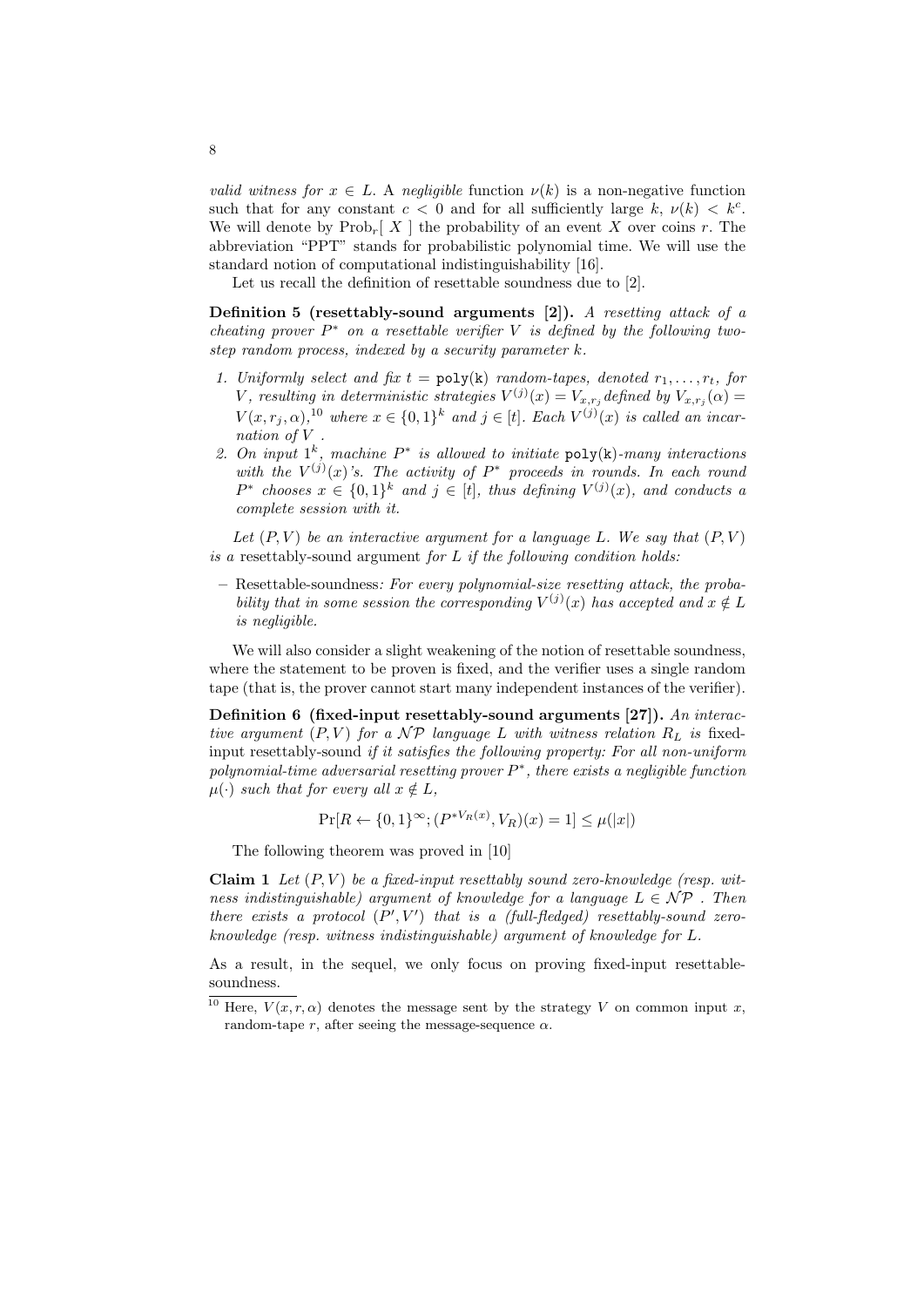#### 2.2 Commitment Schemes

We now give a definition for a commitment scheme. For readability we will use "for all  $m$ " to mean any possible message  $m$  of length polynomial in the security parameter.

Definition 7. (Gen, Com, Ver) is a commitment scheme if:

- efficiency: Gen, Com and Ver are polynomial-time algorithms;
- completeness: for all m it holds that  $Pr[h_{com} \leftarrow Gen(1^n); (COM, dec) \leftarrow$  $\textsf{Com}(h_{com}, m) : \textsf{Ver}(h_{com}, \text{COM}, \text{dec}, m) = 1] = 1;$
- binding: for any polynomial-time algorithm committer<sup>∗</sup> there is a negligible function  $\nu$  such that for all sufficiently large  $k$  it holds that:  $\Pr[h_{com} \gets \mathsf{Gen}(1^n); (\mathsf{COM}, m_0, m_1, \mathsf{dec}_0, \mathsf{dec}_1) \gets \mathsf{committer}^*(h_{com}) :$

 $m_0 \neq m_1$  and  $\text{Ver}(h_{com}, \text{COM}, \text{dec}_0, m_0) = \text{Ver}(h_{com}, \text{COM}, \text{dec}_1, m_1) = 1] \leq$  $\nu(k);$ 

- hiding: for any algorithm polynomial-time receiver<sup>∗</sup> there is a negligible function  $\nu$  such that for all  $m_0, m_1$  where  $|m_0| = |m_1|$  and all sufficiently large k it holds that

$$
\begin{aligned} \Pr\left[(h_{com},\texttt{aux}) \leftarrow \texttt{receiver}(1^n); b \leftarrow \{0,1\}; (\texttt{COM},\texttt{dec}) \leftarrow \texttt{Com}(h_{com},m_b) \\ &\hspace{10mm} : b \leftarrow \texttt{receiver}^*(\texttt{COM},\texttt{aux})] \leq \frac{1}{2} + \nu(n) \end{aligned}
$$

When  $h_{com}$  is clear from context, we often say "m, dec is a valid opening for COM" to mean that  $\text{Ver}(h_{com}, \text{COM}, \text{dec}, m) = 1$ .

Collision-resistant hash functions. We will use hash functions as defined below.

**Definition 8.** Let  $\mathcal{H} = \{h_{\alpha}\}\$ be an efficiently sampleable hash function ensemble where  $h_{\alpha} : \{0,1\}^* \to \{0,1\}^{\alpha}$ . We say that H is collision-resistant against polynomial size circuits if for every (non-uniform) polynomial-size circuit family  $\{A_n\}_{n\in\mathbb{N}}$ , for all positive constants c, and all sufficiently large k, it holds that

$$
\text{Prob}[\alpha \stackrel{R}{\rightarrow} \{0,1\}^k : A_n(\alpha) = (x,x') \land h_\alpha(x) = h_\alpha(x')] < n^{-c}.
$$

#### 2.3 Signature Trees

Constructions of universal arguments (defined later) rely on Merkle-trees and collision-resistant hash-functions to be able to commit to a program of arbitrary polynomial length where no apriori-bound is known. In [10], they construct an analog to Merkle-trees, called signature trees, while relying only on one-way functions. Below, we recall definitions from [10]. Some of the text in this section, is copied verbatim from [10]

**Definition 9 (Strong Signatures).** A strong, length- $\ell$ , signature scheme SIG is a triple (Gen, Sign, Ver) of PPT algorithms, such that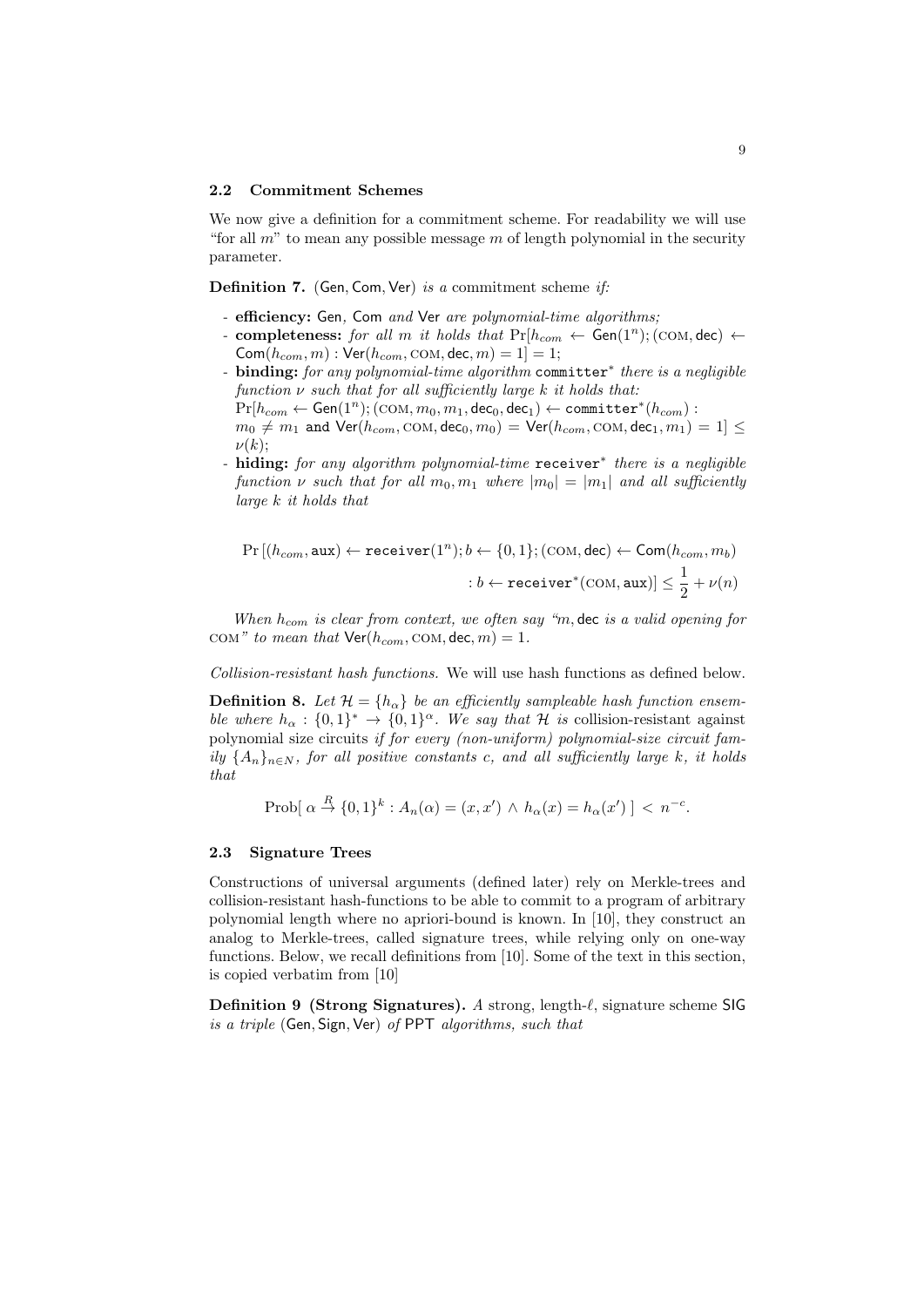1. for all  $n \in \mathbb{N}, m \in \{0,1\}^*$ ,

 $Pr[(\text{SK}, \text{VK}) \leftarrow \textsf{Gen}(1^n), \sigma \leftarrow \textsf{Sign}_{\text{SK}}(m); \textsf{Ver}_{\text{VK}}(m, \sigma) = 1 \land |\sigma| = \ell(n)] = 1$ 

2. for every non-uniform PPT adversary A, there exists a negligible function  $\mu(\cdot)$  such that

$$
\Pr\Big[ (\mathsf{SK}, \mathsf{VK}) \leftarrow \mathsf{Gen}(1^n), (m, \sigma) \leftarrow A^{\mathsf{Sign}_{\mathsf{SK}}(\cdot)}(1^n) : \\ \mathsf{Ver}_{\mathsf{VK}}(m, \sigma) = 1 \land (m, \sigma) \notin L] \leq \mu(n),
$$

where  $L$  denotes the list of query-answer pairs of  $A$ 's queries to its oracle.

Strong, length- $\ell$ , deterministic signature schemes with  $\ell(n) = n$  are known based on the existence of OWFs; see [23, 28, 14] for further details.

**Definition 10 (Signature Trees).** Let  $SIS = (Gen, Sign, Ver)$  be a strong, length-n signature scheme. Let  $(SK, VK)$  be a key-pair of SIG, and s be a string of length  $2^d$ . A signature tree of the string s w.r.t. (SK, VK) is a complete binary tree of depth d, defined as follows.

- $A$  leaf  $l_{\gamma}$  indexed by  $\gamma \in \{0,1\}^d$  is set as the bit at position  $\gamma$  in s.
- $-$  An internal node  $l_{\gamma}$  indexed by  $\gamma \in \bigcup_{i=0}^{d-1} \{0,1\}^i$  satisfies that  $\text{Ver}_{\scriptscriptstyle{\text{VK}}}((l_{\gamma 0}, l_{\gamma 1}), l_{\gamma}) = 1.$

To verify whether a  $\Gamma$  is a valid signature-tree of a string s w.r.t. the signature scheme SIG and the key-pair (sk, vk) knowledge of the secret key sk is not needed. However, to *create* a signature-tree for a string s, the secret key SK is needed.

**Definition 11 (Signature Path).** A signature path w.r.t. SIG, VK and a root  $l_{\lambda}$  for a bit b at leaf  $\gamma \in \{0,1\}^d$  is a vector  $\rho = ((l_0, l_1), ((l_{\gamma \lt 10}, l_{\gamma \lt 11}),$  $\dots (l_{\gamma_{\leq d-1}0},l_{\gamma_{\leq d-1}1}))$  such that for every  $i\in\{0,\dots,d-1\}$ ,  $\mathsf{Ver}_\mathrm{VK}((l_{\gamma_{\leq i}0},l_{\gamma_{\leq i}1}),l_{\gamma_{\leq i}})$  $= 1.$ 

Let PATH<sup>SIG</sup>( $\rho$ ,  $b$ ,  $\gamma$ ,  $l$ <sub> $\lambda$ </sub>,  $v$ K) = 1 if  $\rho$  is a signature path w.r.t. SIG,  $v$ K,  $l$ <sub> $\lambda$ </sub> for b at  $\gamma$ .

### 2.4 Sig-Com Schemes

**Definition 12 (Sig-Com Schemes).** Let  $SIG = (Gen, Sign, Ver)$  be a strong, length-n, signature scheme, and let com be a non-interactive commitment schemes. Define  $\overline{\text{SIG}}' = (\text{Gen}', \text{Sign}', \text{Ver}')$  to be a triple of PPT machines defined as follows:

$$
-\hbox{ Gen}'=\hbox{Gen}.
$$

- $-$  Sign'<sub>SK</sub> $(m)$ : compute a commitment  $c = \text{COM}(m;\tau)$  using a uniformly selected  $\tau$ , and let  $\sigma = \text{Sign}_{SK}(c)$ ; output  $(\sigma, \tau)$
- $\mathsf{Ver}'_{\mathrm{VK}}(m,\sigma,\tau) : \text{Output 1 iff } \mathsf{Ver}_{\mathrm{VK}}(\mathrm{COM}(m,\tau),\sigma) = 1.$

We call SIG' the Sig-Com Scheme corresponding to SIG and COM.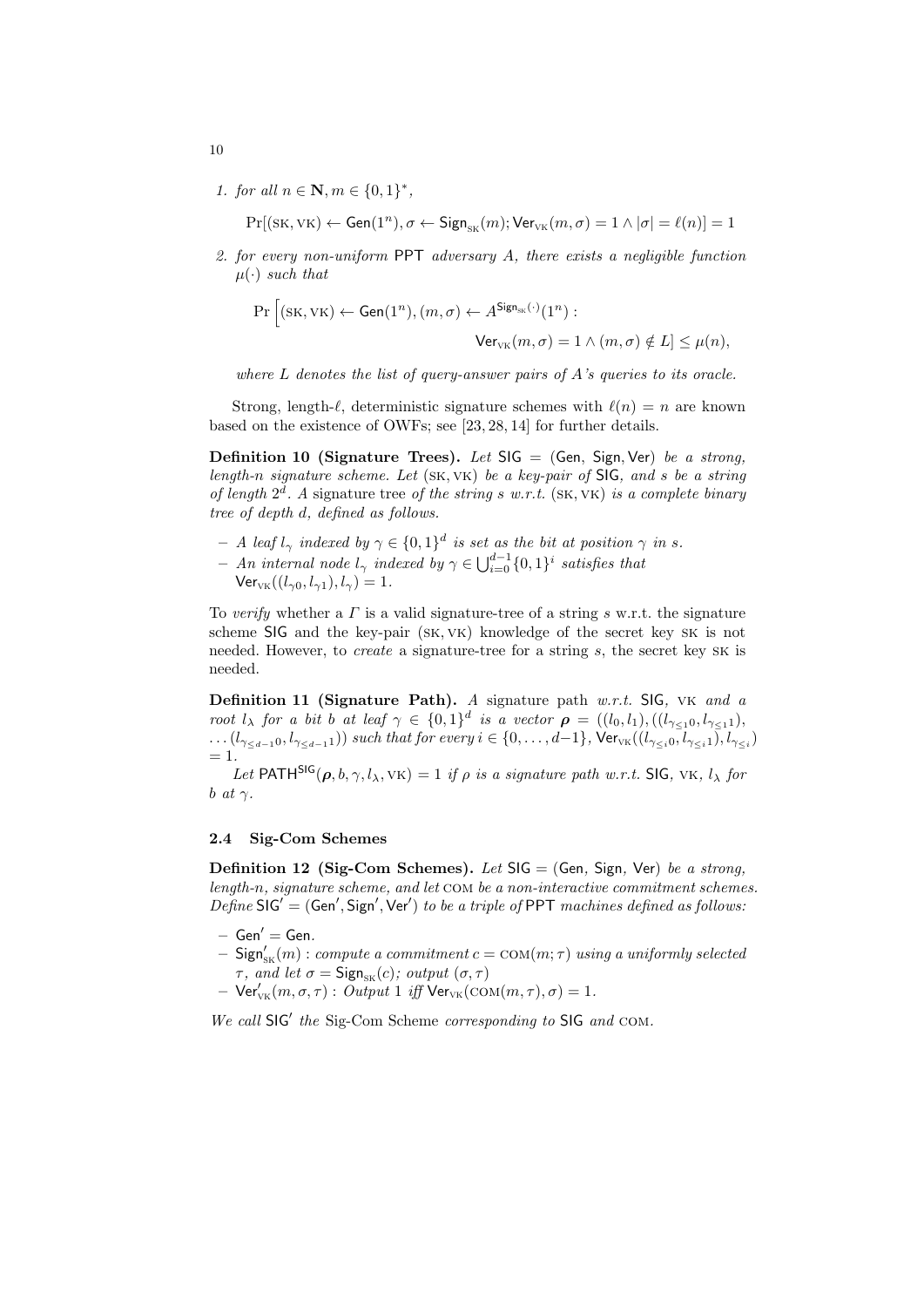**Definition 13 (Sig-Com Trees).** Let  $SIG = (Gen, Sign, SHVer<sub>hcom</sub>)$  be a strong, length-n signature scheme, let com be a non-interactive commitment and let  $\text{SIG}^{\prime} = (\text{Gen}^{\prime}, \text{Sign}^{\prime}, \text{SHVer}_{h_{com}}^{\prime})$  be the sig-com scheme corresponding to SIG and COM. Let  $(SK, VK)$  be a key-pair of SIG', and s be a string of length  $2^d$ . A signature tree of the string s w.r.t.  $(SK, VK)$  is a complete binary tree of depth d, defined as follows.

- $A$  leaf  $l_{\gamma}$  indexed by  $\gamma \in \{0,1\}^d$  is set as the bit at position  $\gamma$  in s.
- $-$  An internal node  $l_{\gamma}$  indexed by  $\gamma \in \bigcup_{i=0}^{d-1} \{0,1\}^i$  satisfies that there exists some  $\tau_{\gamma}$  such that  $\text{Ver}_{\text{VK}}'((l_{\gamma 0}, l_{\gamma 1}), l_{\gamma}, \tau_{\gamma}) = 1.$

**Definition 14 (Sig-Com Path).** Let  $SIG' = (Gen', Sign', Ver')$  be a sig-com scheme. A sig-com path w.r.t.  $\mathsf{SIG}'$ , vk and a root  $l_\lambda$  for a bit b at leaf  $\gamma \in \{0,1\}^d$ is a vector  $\boldsymbol{\rho} = ((l_0, l_1, \tau_{\lambda}), ((l_{\gamma <1 0}, l_{\gamma <1 1}, \tau_{\gamma <1}), ..., (l_{\gamma < d-1} 0, l_{\gamma < d-1} \tau_{\gamma < d-1})$  such that for every  $i \in \{0, ..., d-1\}$ ,  $\overline{\text{Ver}'_{\text{VK}}}(l_{\gamma < i}, l_{\gamma < i}, l_{\gamma < i}, \tau_{\gamma < i})$  = 1. Let PATH<sup>SIG'</sup>  $(\rho, b, \gamma, l_\lambda, \text{vk}) = 1$  if  $\rho$  is a signature path w.r.t. SIG', VK,  $l_\lambda$  for b at  $\gamma$ .

#### 2.5 Oracle-Aided Zero Knowledge Protocols

In this section we recall definitions of oracle-aided protocols from [10].

Let  $\mathcal O$  be a probabilistic algorithm that on input a security parameter n, outputs a polynomial-length (in n) public-parameter **pp**, as well as the description of an oracle O. The oracle-aided execution of an interactive protocol with common input x between a prover P with auxiliary input y and a verifier  $V$ consist of first generating  $pp, O \leftarrow \mathcal{O}(1^{|x|})$  and then letting  $P^{O}(x, y, pp)$  interact with  $V(x, \mathsf{pp})$ .

Definition 15 (Oracle-aided Interactive Arguments). A pair of oracle algorithms  $(P, V)$  is an  $\mathcal{O}$ -oracle aided argument for a  $\mathcal{NP}$  language L with witness relation  $R_L$  if it satisfies the following properties:

– Completeness: There exists a negligible function µ(·), such that for all x ∈ L, if  $w \in R_L(x)$ ,

$$
\Pr[\mathsf{pp}, O \leftarrow \mathcal{O}(1^{|x|}); (P^O(w), V)(x, \mathsf{pp}) = 1] = 1 - \mu(|x|)
$$

 $-$  Soundness: For all non-uniform polynomial-time adversarial prover  $P^*$ , there exists a negligible function  $\mu(\cdot)$  such that for every all  $x \notin L$ ,

$$
\Pr[\mathsf{pp}, O \leftarrow \mathcal{O}(1^{|x|}); (P^{*O}, V)(x, \mathsf{pp}) = 1] \le \mu(|x|)
$$

Additionally, if the following condition holds,  $(P, V)$  is an O-oracle aided argument of knowledge:

 $-$  Argument of knowledge: There exists a expected PPT algorithm  $E$  such that for every polynomial-size  $P^*$ , there exists a negligible function  $\mu(\cdot)$  such that for every x,

$$
\Pr[\mathsf{pp}, O \leftarrow \mathcal{O}(1^{|x|}); w \leftarrow E^{P^{*O}(x, \mathsf{pp})}(x, \mathsf{pp}); w \in R_L(x)]
$$
  
\n
$$
\geq \Pr[\mathsf{pp}, O \leftarrow \mathcal{O}(1^{|x|}); (P^{*O}, V)(x, \mathsf{pp}) = 1] - \mu(|x|)
$$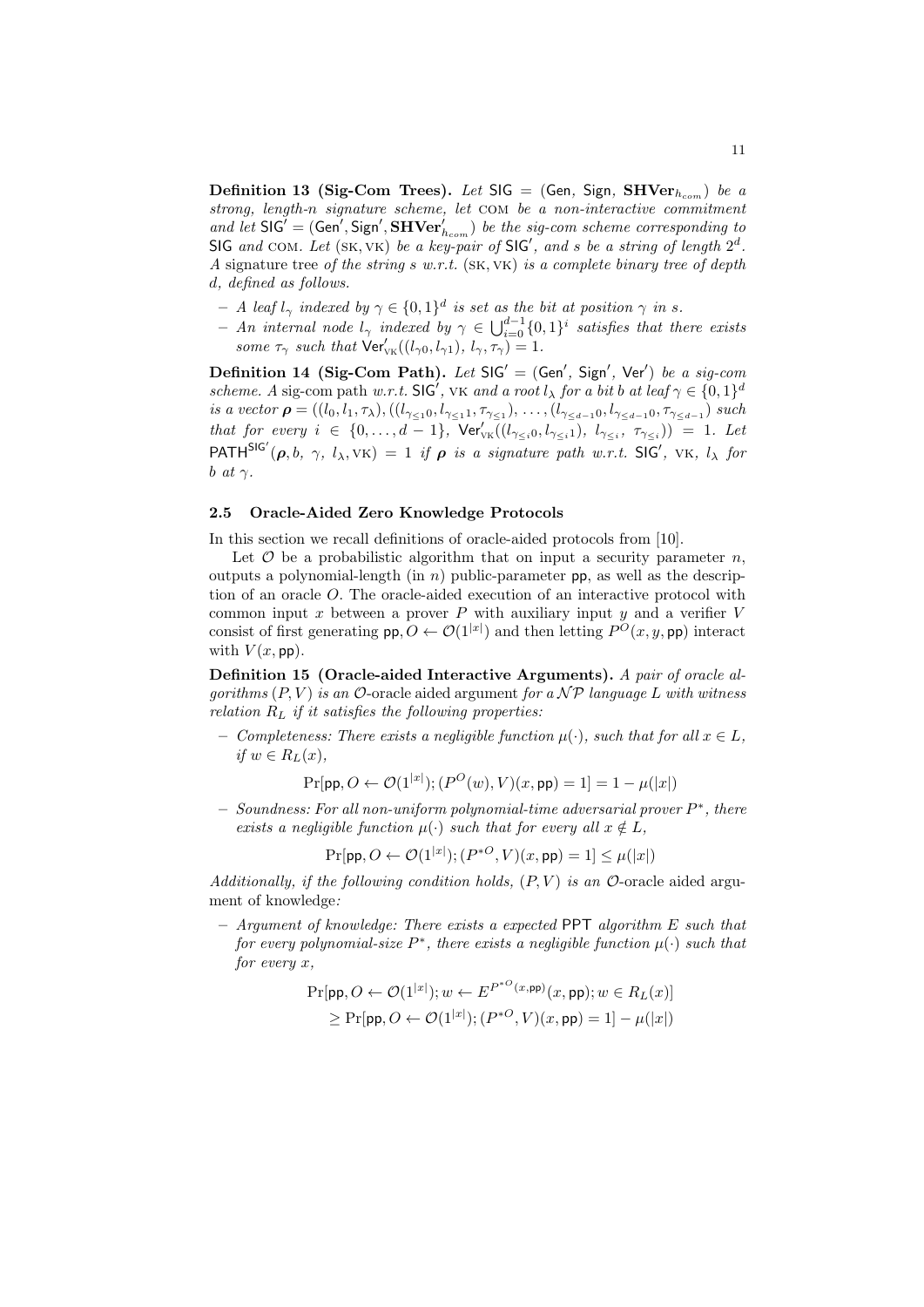Definition 16 (Oracle-aided Resettably-sound Interactive Arguments). An  $O$ -oracle aided resetting attack of a cheating prover  $P^*$  on a resettable verifier  $V$  is defined by the following three-step random process, indexed by a security parameter n.

- 1. An initial setup where a public parameter and an oracle are generated:  $pp, O \leftarrow$  $\mathcal{O}(1^n)$ .  $P^*$  is given pp and oracle access to O.
- 2. Uniformly select and fix  $t = poly(n)$  random-tapes, denoted  $r_1, \ldots, r_t$ , for V, resulting in deterministic strategies  $V^{(j)}(x) = V_{x,r_j}$  defined by  $V_{x,r_j}(\alpha) =$  $V(x, r_j, \alpha)$ , where  $x \in \{0, 1\}^n$  and  $j \in [t]$ . Each  $V^{(j)}(x)$  is called an incarnation of V .
- 3. On input  $1^n$ , machine  $P^*$  is allowed to initiate poly(n)-many interactions with the  $V^{(j)}(x)$ 's. The activity of  $P^*$  proceeds in rounds. In each round  $P^*$  chooses  $x \in \{0,1\}^n$  and  $j \in [t]$ , thus defining  $V^{(j)}(x)$ , and conducts a complete session with it.

Let  $(P, V)$  be an O-oracle aided interactive argument for a language L. We say that  $(P, V)$  is an O-oracle aided resettably-sound argument for L if the following condition holds:

 $-$  O-oracle aided resettable soundness: For every polynomial-size resetting attack, the probability that in some session the corresponding  $V^{(j)}(x)$  has accepted and  $x \notin L$  is negligible.

Oracle-aided Universal Arguments Universal arguments (introduced in [1] and closely related to CS-proofs [22]) are used in order to provide "efficient" proofs to statements of the form  $y = (M, x, t)$ , where y is considered to be a true statement if M is a non-deterministic machine that accepts x within  $t$ steps. The corresponding language and witness relation are denoted  $L_u$  and  $\mathbf{R}_u$ respectively, where the pair  $((M, x, t), w)$  is in  $\mathbf{R}_{\mathcal{U}}$  if M (viewed here as a twoinput deterministic machine) accepts the pair  $(x, w)$  within t steps. Notice that every language in  $\mathcal{NP}$  is linear time reducible to  $L_{\mathcal{U}}$ . Thus, a proof system for  $L_{\mathcal{U}}$  allows us to handle all  $\mathcal{NP}$ -statements. In fact, a proof system for  $L_{\mathcal{U}}$  enables us to handle languages that are beyond  $\mathcal{NP}$ , as the language  $L_{\mathcal{U}}$  is  $\mathcal{NE}\text{-complete}$ (hence the name universal arguments). $^{11}$ 

Definition 17 (Oracle-aided Universal Argument). An oracle-aided protocol  $(P, V)$  is called an  $O$ -oracle-aided universal argument system if it satisfies the following properties:

– Efficient verification: There exists a polynomial p such that for any  $y =$  $(M, x, t)$ , and for any pp, O generated by  $\mathcal{O}$ , the total time spent by the (probabilistic) verifier strategy V, on common input y, pp, is at most  $p(|y|+|pp|)$ . In particular, all messages exchanged in the protocol have length smaller than  $p(|y| + |pp|)$ .

<sup>&</sup>lt;sup>11</sup> Furthermore, every language in  $N \mathcal{E} \mathcal{X} \mathcal{P}$  is polynomial-time (but not linear-time) reducible to  $L_{\mathcal{U}}$ .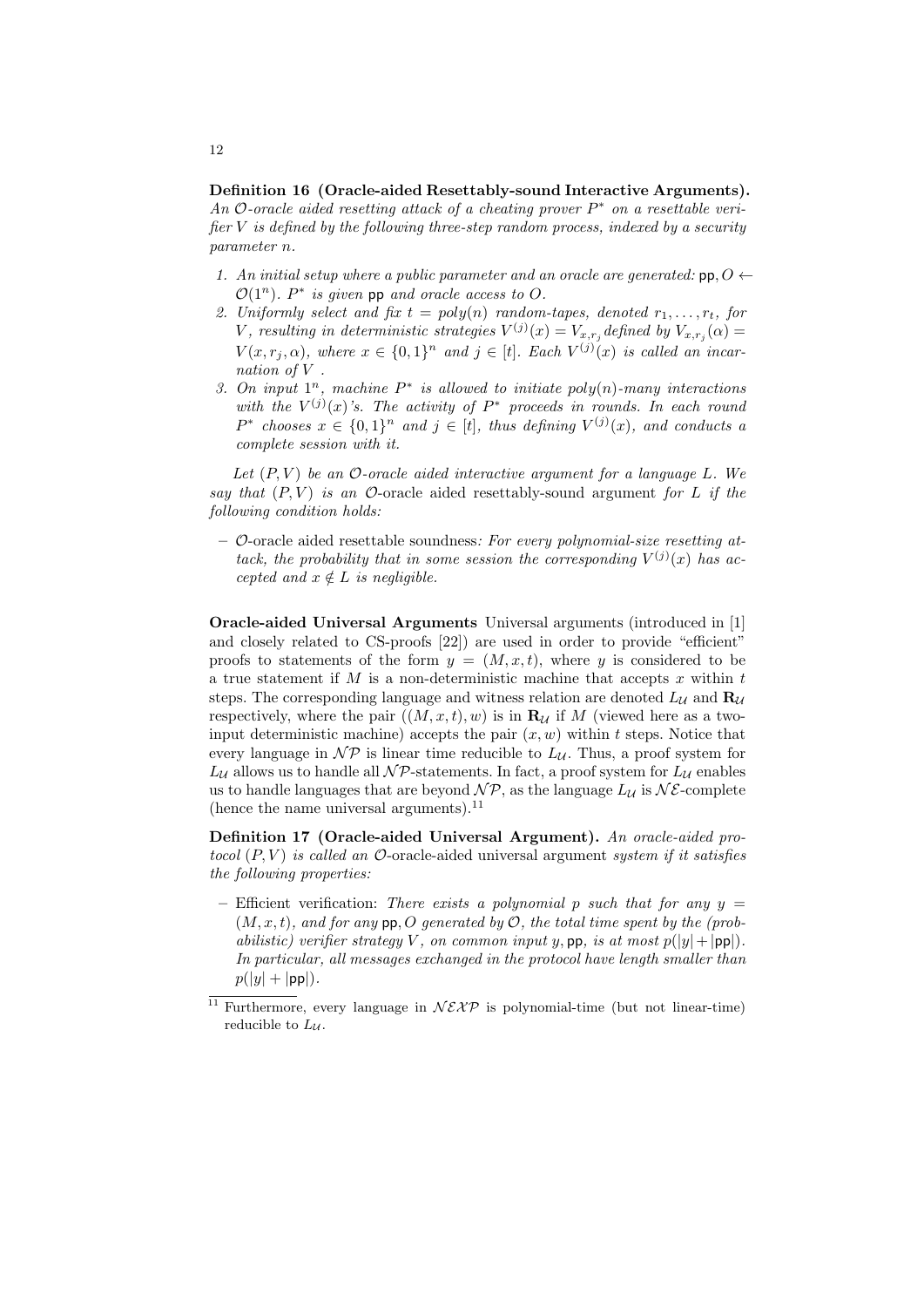– Completeness with a relatively efficient oracle-aided prover: For every  $(y =$  $(M, x, t), w$ ) in  $\mathbf{R}_{\mathcal{U}}$ ,

$$
Pr[pp, O \leftarrow \mathcal{O}(1^{|y|}); (P^{O}(w), V)(y, pp) = 1] = 1.
$$

Furthermore, there exists a polynomial q such that the total time spent by  $P^{O}(w)$ , on common input  $y = (M, x, t)$ , pp, is at most  $q(T_M(x, w) + |pp|) \leq$  $q(t + |pp|)$ , where  $T_M(x, w)$  denotes the running time of M on input  $(x, w)$ .

– Weak proof of knowledge for adaptively chosen statements: For every polyno $mial$  p there exists a polynomial  $p'$  and a probabilistic polynomial-time oracle machine E such that the following holds: for every non-uniform polynomialtime oracle algorithm  $P^*$ , if

$$
Pr[pp, O \leftarrow \mathcal{O}(1^n); R \leftarrow \{0, 1\}^{\infty}; y \leftarrow P_R^{*O}(pp) :
$$

$$
(P_R^{*O}(pp), V(y, pp)) = 1] > 1/p(n)
$$

then

$$
\Pr[\mathsf{pp}, O \leftarrow \mathcal{O}(1^n); R, r \leftarrow \{0, 1\}^{\infty}; y \leftarrow P_R^{*O}(\mathsf{pp}): \exists w = w_1, \dots w_t \in \mathbf{R}_{\mathcal{U}}(y)
$$
\n
$$
s.t. \forall i \in [t], E_r^{P_R^{*O}}(\mathsf{pp}, y, i) = w_i] > \frac{1}{p'(n)}
$$

where  $\mathbf{R}_{\mathcal{U}}(y) \stackrel{\text{def}}{=} \{w : (y, w) \in \mathbf{R}_{\mathcal{U}}\}.$ 

Let  $SIG'$  be a canonical sig-com scheme with  $SIG = (Gen, Sign, Ver)$  and  $COM$ being its underlying signature scheme and commitment scheme.

**Definition 18 (Signature Oracle).** Given  $SIS = (Gen, Sign, Ver)$  a signature scheme, we define a signature oracle  $\mathcal{O}^{SIG}$  as follows: On input a security parameter n,  $\mathcal{O}^{\mathsf{SIG}}(1^n)$  generates (VK, SK)  $\leftarrow$  Gen $(1^n)$  and lets pp = VK and  $O(m) =$  Sign<sub>SK</sub> $(m)$  for every  $m \in \{0, 1\}^{\text{poly}(n)}$ .

Definition 19 (Valid Sig-com Oracle). An oracle  $\mathcal{O}'$  is a valid (SIG',  $\ell$ ) oracle if there is a negligible  $\mu(\cdot)$  such that for every  $n \in N$ , the following holds with probability  $1 - \mu(n)$  over  $pp, O \leftarrow O'(1^n)$ : for every  $m \in \{0, 1\}^{\ell(n)}$ ,  $O(m)$ returns  $(\sigma, \tau)$  such that  $\text{Ver}'_{\text{VK}}(m, \sigma, \tau) = 1$  with probability at least  $1 - \mu(n)$ .

**Definition 20.** An  $\mathcal{O}^{\mathsf{SIG}}$ -aided universal arg.  $(P, V)$  has  $(\mathsf{SIG}', \ell)$ -completeness if there exists a prover  $P'$  such that the completeness condition holds for  $(P', V)$ when the oracle  $\mathcal{O}^{\mathsf{SIG}}$  is replaced by any valid  $(\mathsf{SIG}', \ell)$  oracle  $\mathcal{O}'$ .

The following theorem was proved in [10] (relying on Barak and Goldreich [1])

**Theorem 2.** Let  $SIG'$  be a canonical sig-com scheme with  $SIG$  and  $COM$  being its underlying signature scheme and commitment scheme. Then there exists a  $(SIG', \ell)$ -complete  $\mathcal{O}^{SIG}$ -aided universal argument with  $\ell(n) = 2n$ .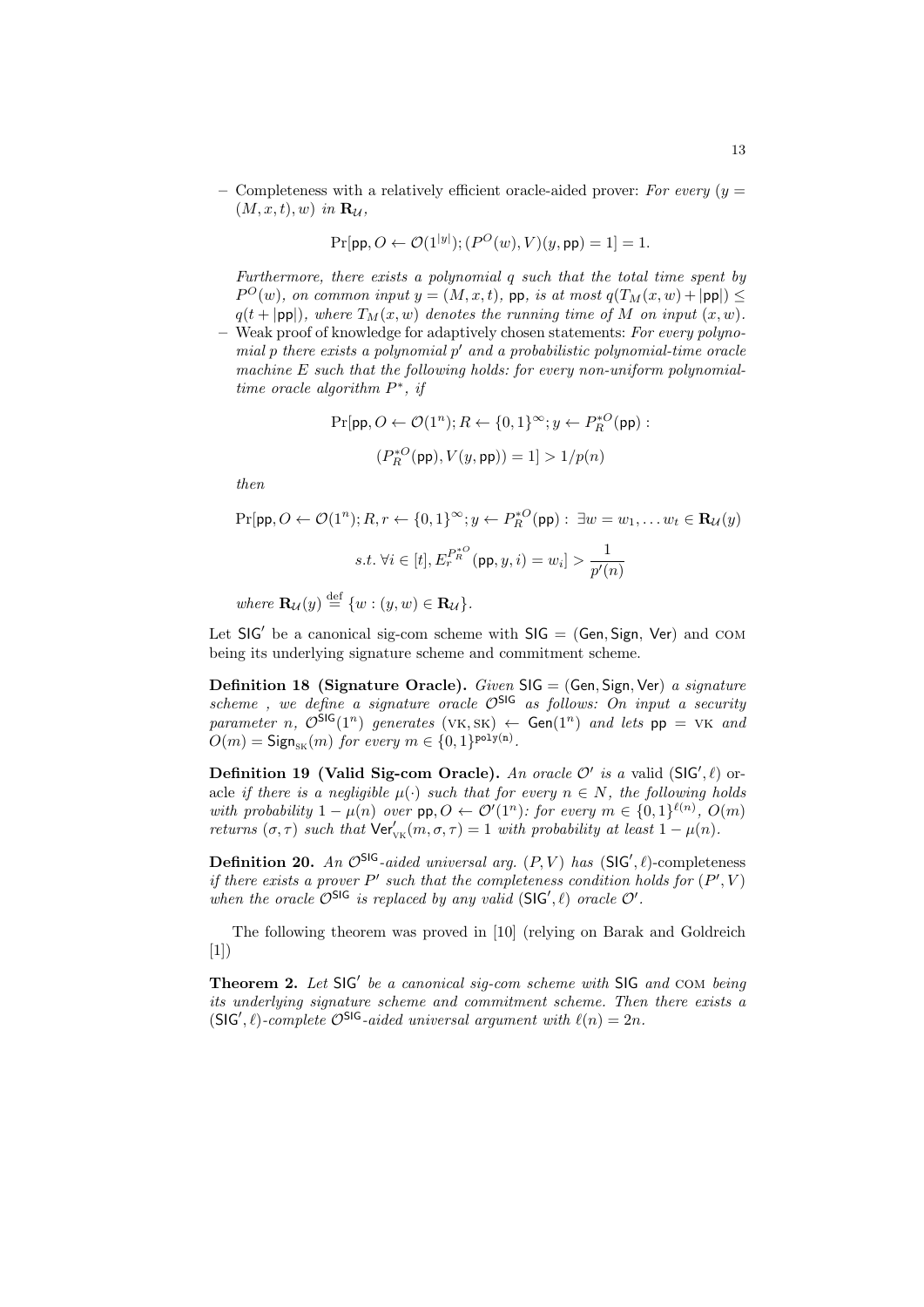

Fig. 1.  $\mathcal{O}^{SIG}$ -aided ZK Argument of Knowledge.

# 3 A Variant of the Signature Oracle-aided ZK Protocol from CPS

In this section, we provide a formal protocol description and theorem statement for a slight variant of the CPS protocol in a signature oracle-aided model. We will show in the next section how to collapse rounds of this protocol, and prove resettable soundness of the collapsed protocol by reducing the resetting attacker to a stand-alone (i.e., non-resetting) adversary that breaks soundness of this protocol.

We refer the readers to Section 1.2 for the ideas and intuition behind the CPS protocol. A formal description of the protocol can be found in Figure 1 and 2, where we make a slight modification to the language proved in the UA where we require the committed program either output the string  $r$  when fed a commitment to its own description or output  $r$  as the second component of 4-tuple output when fed by a string of length shorter than  $r$ . This modification is inconsequential to the soundness property of the protocol, but will be useful for us to prove soundness of the collapsed protocol in the next section. The following theorem follows by [10].

Theorem 3. Assume the existence of one-way functions. The protocol defined in Figure 1 and 2 is a signature oracle-aided zero-knowledge argument of knowledge for NP.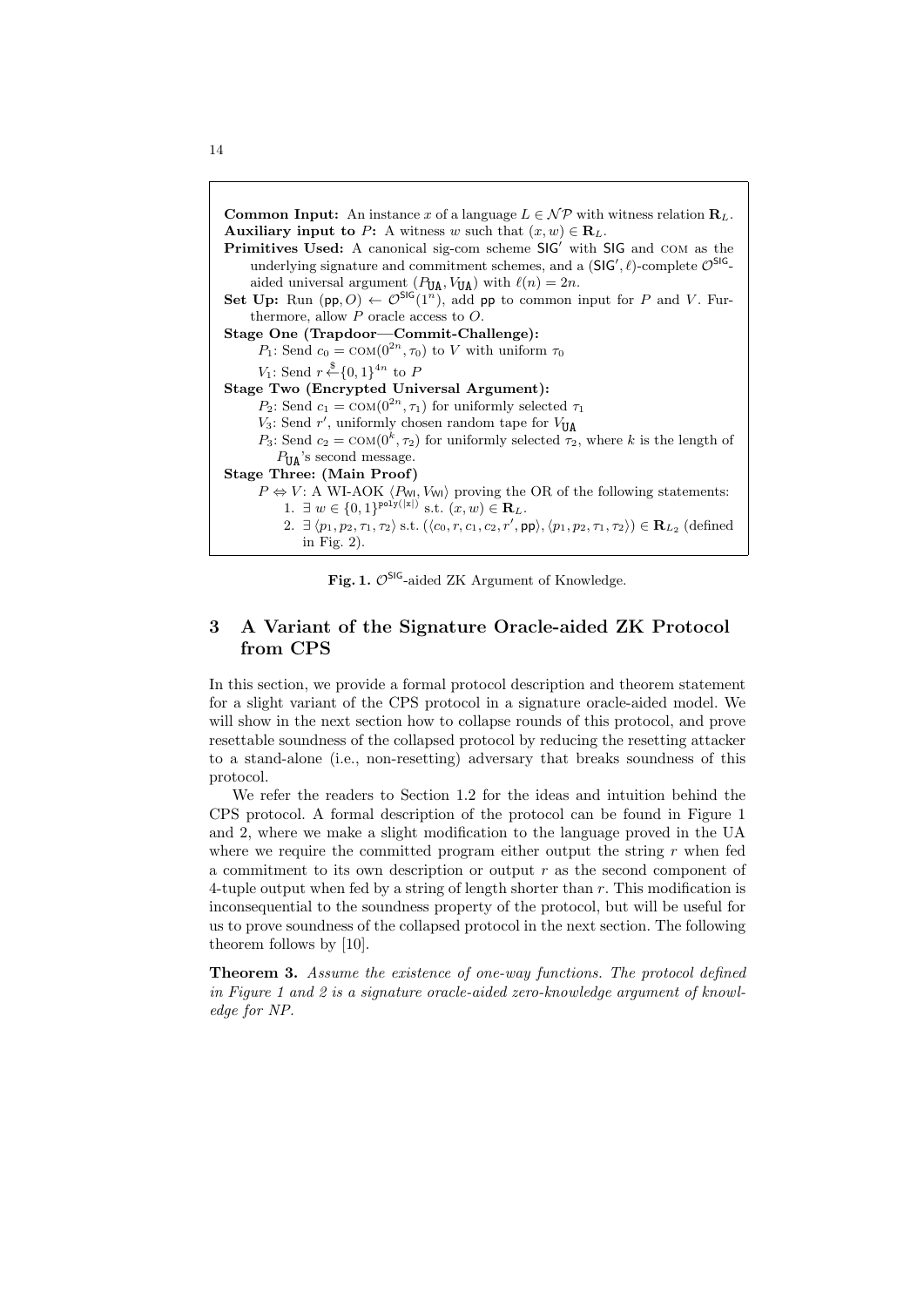Relation 1: Let SIG' a sig-com scheme, with underlying signature scheme SIG and commitment scheme com. Let ECC be a binary error-correcting code with constant min-distance and efficient encoding algorithm. We say that  $\langle c_0, r, \mathsf{pp} \rangle \in L_1$  if  $\exists \langle \tau_0, d, l_\lambda, C, {\{\pmb{\rho_i}\}}_{i \in [2^d]}, y \rangle$  such that  $-c_0 = \text{COM}((d, l_\lambda), \tau_0)$ –  $(d, l_\lambda)$  are the depth and root of a sig-com tree for C w.r.t. pp – Each  $\rho_i$  is a valid sig-com path for leaf i of this sig-com tree. That is, PATH<sup>SIG'</sup>  $(\rho_i, C_i, i, l_\lambda, \text{pp}) = 1$  for each i.  $-C = ECC(\Pi)$  for some circuit  $\Pi$  $-I\,(c_0) = r$  or  $|y| < 2n$  and  $\Pi(y) = (s_1, r, s_2, s_3)$  for some strings  $s_1, s_2, s_3$ and appropriate encoding of the 4-tuple. We let  $\mathbf{R}_{L_1}$  be the witness relation corresponding to  $L_1$ . **Relation 2:** Let  $L_1$  be described as above, with respect to  $SIG'$  and ECC. Let  $(P_{\text{UA}}, V_{\text{UA}})$  be a  $(\text{SIG}', \ell)$ -complete  $\mathcal{O}^{\text{SIG}}$ -aided universal argument with  $\ell(n)$  = 2n. We say that  $\langle c_0, r, c_1, c_2, r', \mathsf{pp} \rangle \in L_2$  if  $\exists \langle p_1, p_2, \tau_1, \tau_2 \rangle$  such that  $-c_1 = \text{COM}(p_1, \tau_1), c_2 = \text{COM}(p_2, \tau_2).$ –  $(p_1, r', p_2)$  constitutes an accepting  $(P_{\text{UA}}, V_{\text{UA}})$  transcript for  $\langle c_0, r, \text{pp} \rangle$  ∈  $L_1$ . We let  $\mathbf{R}_{L_2}$  be the witness relation corresponding to  $L_2$ .

Fig. 2. Relations used in the  $\mathcal{O}^{\text{SIG}}$ -aided ZK protocol in Fig. 1.

# 4 4-Round Resettably-Sound Zero Knowledge

We are now ready to describe our 4-round protocol. Our protocol relies on Blum's 4-round Hamiltonicity WI-AOK,  $\langle P_{\mathsf{W1}}, V_{\mathsf{W1}} \rangle$  [7]. Our protocol is obtained by first constructing a "basic" protocol where the verifier uses "fresh" randomness in each round, and then applying the BGGL transformation to this protocol (i.e., having the verifier pick its randomness by applying a PRF to the current transcript). The "basic" protocol proceeds as follows.

- 1. The verifier V picks two signature key pairs  $(vk, sk)$  and  $(vk', sk')$  using Gen( $1^k$ ). *V* also generates the first message  $BH_1$  for the WI AoK. The language considered for the WI argument of knowledge is identical to one used in the protocol presented in the previous section, i.e.  $(x, vk, vk') \in L^*$ iff
	- (a) ∃  $w \in \{0,1\}^{\text{poly}(|x|)}$  s.t.  $(x, w) \in \mathbf{R}_L$ .
	- (b)  $\exists \langle c_0, r, c'_1, r', p_1, p_2, \tau_1, \tau_2, \sigma_1, \sigma_2 \rangle$  s.t.

 $(\langle vk, vk'\rangle, \langle c_0, r, c_1, r', p_1, p_2, \tau_1, \sigma_1, \sigma_2 \rangle) \in \mathbf{R}_{L_3}$  (defined in Fig. 4).  $V$  sends  $vk, vk', BH_1$  to the prover  $P$ .

- 2. P responds with a commitment c to the all 0's string of length  $k$  and the second message for the WI AoK, BH<sub>2</sub>.
- 3. V sends  $r, \sigma, \sigma'$ , BH<sub>3</sub> to the prover where  $r \leftarrow \{0, 1\}^{3k}, \sigma$  and  $\sigma'$  are signatures of messages  $c|r$  and c under keys sk and sk' respectively and BH<sub>3</sub> is the third message of WI AoK .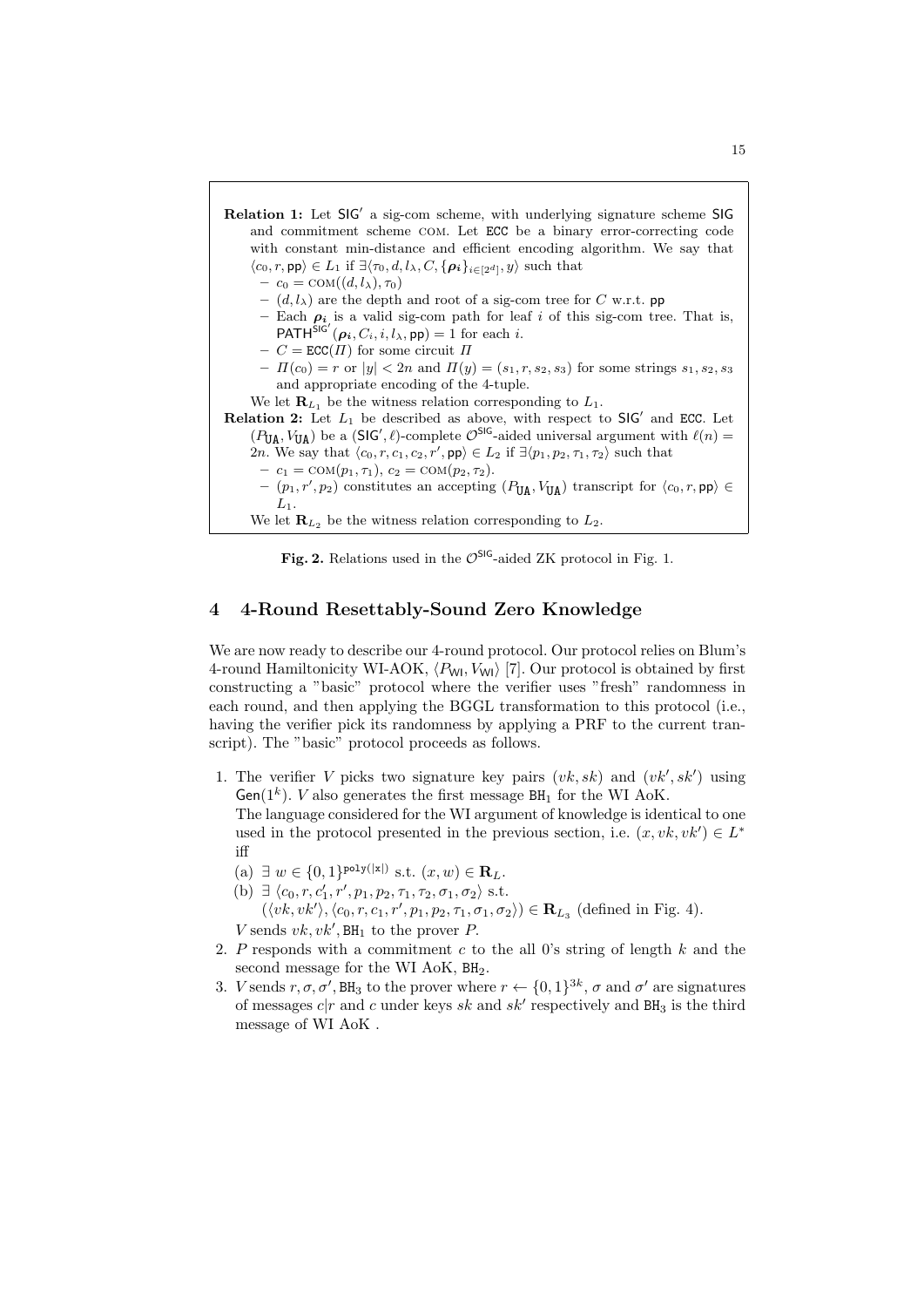4. P finally sends BH4, the fourth message of the WI AoK. The verifier accepts if the transcript  $(BH_1, BH_2, BH_3, BH_4)$  is accepting for  $(x, h, vk) \in L^*$ .

We finally modify the basic protocol by having the verifier first pick a random seed s for a PRF  $f$  and then, at each round, generating the randomness it needs by applying the  $f_s$  to the current transcript.

A formal description of the protocol is presented in Figure 3.

**Common Input:** An instance x of a language  $L \in \mathcal{NP}$  with witness relation  $\mathbf{R}_L$ . Auxiliary input to P: A witness w such that  $(x, w) \in \mathbf{R}_L$ .  $1: V \to P$ : Send BH<sub>1</sub>, vk, vk' where  $(vk, sk) \leftarrow$  Gen $(1^n)$  and  $(vk', sk') \leftarrow$  Gen $(1^n)$ .  $_2: P \to V$ : Send BH<sub>2</sub>,  $c = \text{COM}(0^{2n}, \tau)$  for a randomly chosen  $\tau$ .  $_3: V \to P$ : Send BH<sub>3</sub>,  $r, \sigma, \sigma'$  where  $r \leftarrow \{0, 1\}^{3n}, \sigma \leftarrow \text{SIGN}(sk, c|r)$  and  $\sigma' \leftarrow$  $sign(sk', c)$ .  $_4: P \rightarrow V:$  Send BH<sub>4</sub>. We finally modify the above protocol by having the verifier first pick a random seed  $s$  for a PRF  $f$  and then, at each round, generating the randomness it needs

Fig. 3. Our 4-round rsZK Argument of Knowledge  $\pi = (P, V)$ .

by applying the  $f_s$  to the current transcript.

**Relation 3:** Let  $L_1$  be as described in Fig 2, with respect to  $SIG'$  and ECC. Let  $(P_{\text{UA}}, V_{\text{UA}})$  be a  $(\text{SIG}', \ell)$ -complete  $\mathcal{O}^{\text{SIG}}$ -aided universal argument with  $\ell(n)$  = 2n. We say that  $\langle vk, vk'\rangle \in \mathbf{R}_{L_3}$ , if  $\exists \langle c_0, r, c_1, r', p_1, p_2, \tau_1, \sigma_1, \sigma_2 \rangle \in \mathbf{R}_{L_3}$  such that  $- \text{ Ver}_{vk}(c_0|r, \sigma_1) = 1, c_1 = \text{COM}(p_1|\sigma_1, \tau_1) \text{ and } \text{Ver}_{vk}(c_1|r', \sigma_2) = 1.$  $(p_1, r', p_2)$  constitutes an accepting  $(P_{\text{UA}}, V_{\text{UA}})$  transcript for  $\langle c_0, r, v k' \rangle \in$  $L_1$ . We let  $\mathbf{R}_{L_3}$  be the witness relation corresponding to  $L_3$ .

Fig. 4. Relations used in the protocol in Fig. 3.

**Theorem 4.** Assume the existence of OWFs, then protocol in Fig. 3 is a  $\downarrow$ round resettably sound zero knowledge argument of knowledge.

Proof. We prove completeness and resettable-soundness of the protocol. As proved in [10], it suffices to prove fixed-input resettable-soundness.

Completeness. Completeness of  $\langle P, V \rangle$  follows directly from the completeness of the WI-AOK protocol.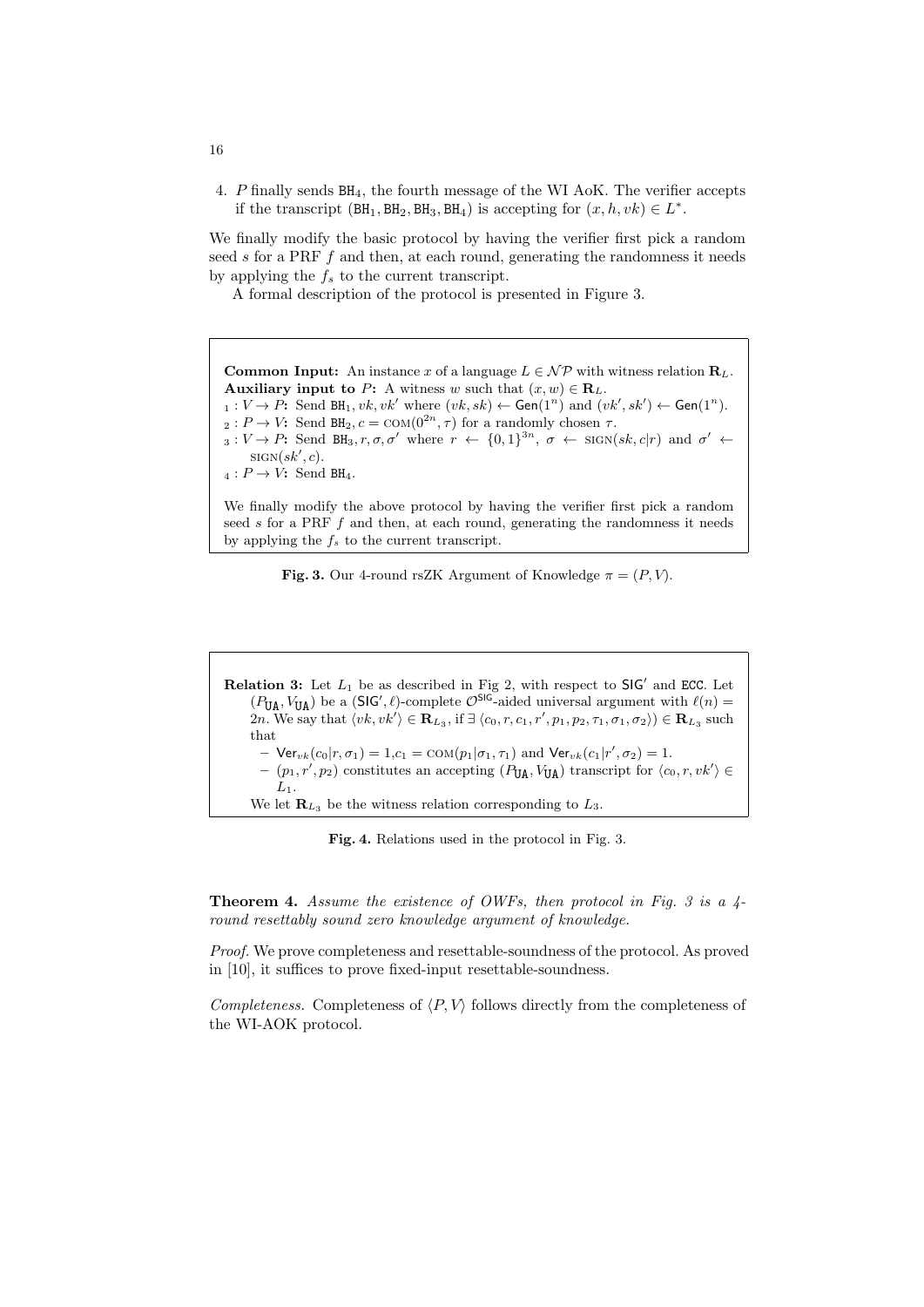Soundness. To prove the fixed-input resettable-soundness of  $\langle P, V \rangle$ , we show how to convert a malicious prover  $P^*$  for  $\langle P, V \rangle$  into an *oracle-aided* malicious prover B that violates the *stand-alone* soundness of  $\langle P_{\mathbf{z}k}, V_{\mathbf{z}k} \rangle$  (from the previous section).

First, we consider the experiment  $HVB_1^A(n, z)$  where we run an adversary A on input  $(n, z)$  by supplying the messages of an honest verifier, with the exception that the verifier challenges, i.e.  $r$  and  $BH<sub>3</sub>$  in the third message are chosen uniformly at random even in the rewindings instead of applying the PRF. Upon completion, we run the extractor of the WI AoK in a random session to obtain witness  $w$ . If this witness is not a real witness, output the transcript along with w. Otherwise output  $\perp$ .

From the pseudo-randomness of  $\mathcal{F}$ , we know that if  $P^*$  convinces an honest verifier of a false statement with non-negligible probability in the original experiment, then it will succeed in proving a false statement with non-negligible probability in  $HYB_1$  as well. Since there are only polynomially many sessions,  $HYB_1^{P^*}(n, z)$  outputs the second (or fake) witness with non-negligible probability.

More precisely, for a statement  $(x, vk, vk') \in L^*$  the fake witness contains  $\langle c_0, r, c_1', r', p_1, p_2, \tau_1, \sigma_1, \sigma_2 \rangle$ . From the unforgeability of the signature scheme under verifier key  $vk$ , it follows that, if  $P^*$  proves using the fake witness, then  $P^*$  must have obtained  $\sigma_1, \sigma_2$  by querying the verifier with the appropriate commitment as part of the second message of the protocol. Let  $\mathcal{J}_1$  (and  $\mathcal{J}_2$ ) be the random variable representing the message index where the commitment  $c_0$ and the corresponding signature  $\sigma_1$  (resp.,  $c'_1$  and  $\sigma_2$ ) were sent in the experiment  $HYB_1^{P^*}(n, z)$ . We also denote by  $\mathcal{J}_3$  the message index where  $P^*$  sends (the same)  $BH<sub>2</sub>$  of the convincing session. We set each of them to  $\perp$  if no such session exists. From the unforgeability of the signature scheme and the binding property of the commitment, we have the following claims.

**Claim 2** For every adversary A there exists a negligible function  $\nu_1$ () such that for all  $n \in \mathbb{N}, z \in \{0,1\}^*$ , the probability that the output of  $HYB_1^A(n,z)$  is not  $\perp$ and any of  $\mathcal{J}_1, \mathcal{J}_2$  or  $\mathcal{J}_3$  is  $\perp$  is at most  $\nu_1(n)$ .

**Claim 3** For every adversary A there exists a negligible function  $\nu_2$ () such that for all  $n \in \mathbb{N}, z \in \{0,1\}^*$ , the probability that the output of  $HYB_1^A(n,z)$  is not  $\perp$ ,  $\mathcal{J}_1,\mathcal{J}_2,\mathcal{J}_3\neq \bot$  and  $\mathcal{J}_1\geq \mathcal{J}_2$  or  $\mathcal{J}_2>\mathcal{J}_3$  is at most  $\nu_2(n)$ .

Before proving Claims 2 and 3, we prove soundness using these claims. Consider  $B^{O}(1^{n}, \text{pp})$  that internally incorporates  $P^*$  and begins an internal emulation by supplying the verifier messages internally and proceeds as follows:

- 1. B picks three integers  $i_1, i_2, i_3$  at random such that  $i_1 < i_2 < i_3$ .
- 2. B selects keys  $(vk, sk) \leftarrow$  Gen $(1^n)$ . It then internally feeds  $P^*$  with  $(BH_1, vk, pp)$ where  $BH<sub>1</sub>$  is the first message of the WI-AOK proving language  $L^*$ . To generate the third message as the verifier,  $B^*$  first queries the oracle with the commitment c received in the second message of that session and obtains  $\sigma'$ . Then it generates a random string r and obtains a signature for  $c|r, \sigma$  under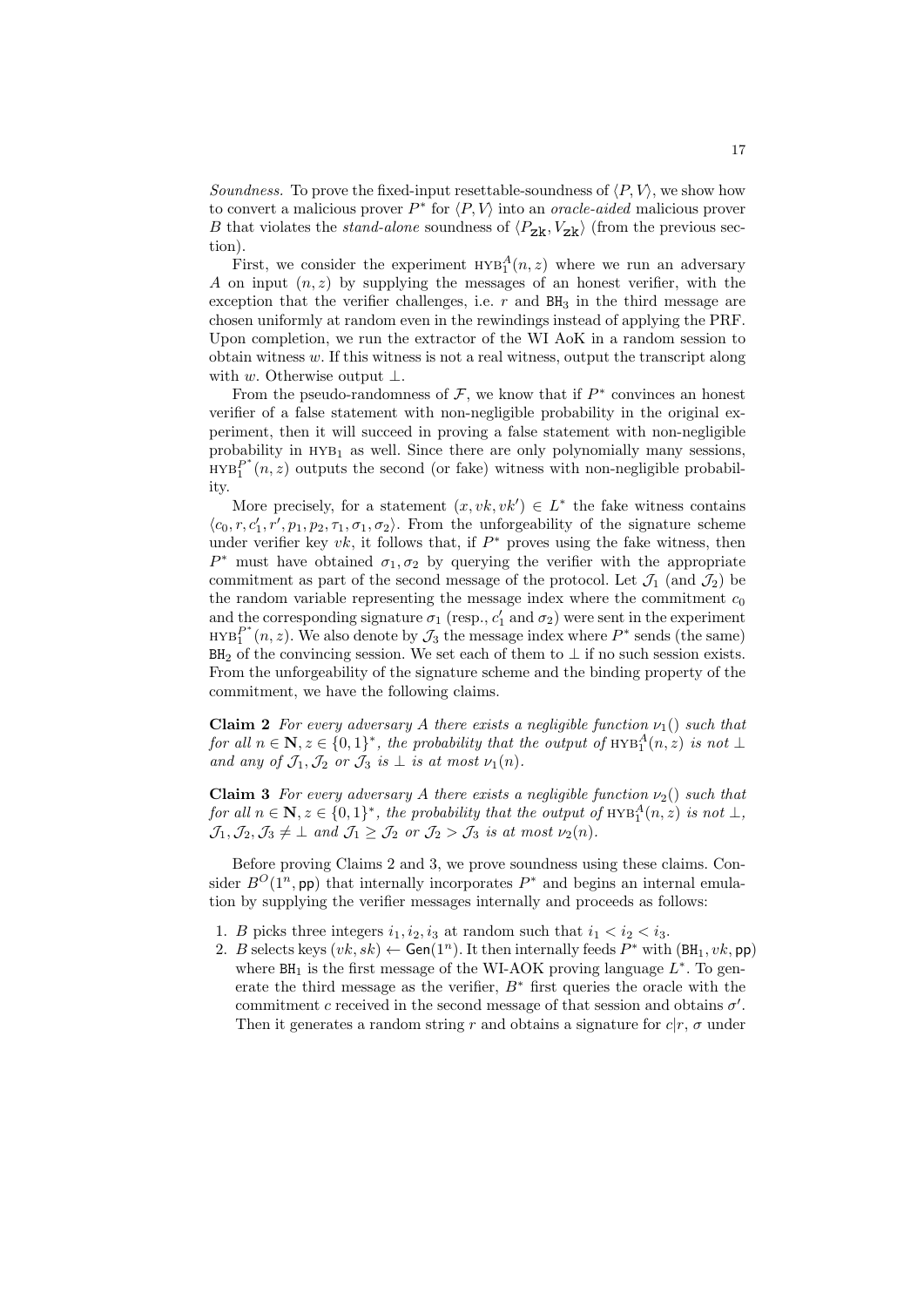key sk. B then feeds  $P^*$  with  $BH_3, r, \sigma, \sigma'$  where  $BH_3$  is honestly generated. In this manner B continues with the emulation internally.

- 3. B continues the emulation until the partial transcript has  $i_1$  messages. If this is not a second message of any session, it halts. Otherwise, it takes the commitment c as part of this message and forwards it to  $V_{\rm zk}$  as the first message in the external execution. Upon receiving the challenge  $r$  from the external verifier, it forwards that challenge internally as part of the third message corresponding to the same session; it generates  $\sigma, \sigma'$  as before. It then continues the emulation until the partial transcript has  $i_2$  messages. If this is not a second message of any session, it halts. Otherwise, let  $\beta$  be the partial transcript and  $\alpha$  be its session number.
- 4. Next, it continues the emulation from  $\beta$  until the partial transcript has totally  $i_3$  messages. If the last message is not the third message of session  $\alpha$ it halts. Otherwise, let the partial transcript be  $(\beta : \beta_1)$  (where :: denotes concatenating transcripts). Now, it runs two random continuations from  $i_3$ to completion and extracts a witness use in the WI-AOK using the specialsound property. Let the two transcripts be  $(\beta :: \beta_1 :: \beta_{11})$  and  $(\beta :: \beta_1 :: \beta_{12})$ . If it fails to extract a fake witness internally then it halts. If it obtains a fake witness but the witness does not contain  $c, r$  from the previous step it halts. Otherwise, it takes  $p_1$  from the witness and sends  $COM(p_1, \tau_1)$  where  $\tau_1$  is randomly chosen externally to  $V_{\mathbf{z}k}$ .
- 5. Upon receiving the challenge r' from  $V_{\mathbf{z}k}$ , B internally rewinds  $P^*$  to the prefix  $\beta$ . B starts a new continuation from this point and feeds r' as part of the third message in the current session.  $B$  then continues the internal emulation until the partial transcript  $(\beta : \beta_2)$  has  $i_3$  messages. Once again B extracts the witness in the WI-AOK by emulating two random continuations to completion from  $(\beta :: \beta_2)$ , say  $(\beta :: \beta_2 :: \beta_{21})$  and  $(\beta :: \beta_2 :: \beta_{22})$ . If  $c, r, p_1, r'$  are not part of the witness B aborts. Otherwise it takes  $p_2$  from the witness and sends  $COM(p_2, \tau_2)$  where  $\tau_2$  is randomly chosen externally to  $V_{\mathbf{z}k}$ .
- 6. B stops the internal emulation and proceeds to complete the external execution with  $V_{\mathbf{Z}k}$  by using  $(p_1, p_2, \tau_1, \tau_2)$  as the witness for the proof phase.

It follows from the soundness of the WI AOK and the way  $\mathbf{R}_{L_3}$  is defined, that if  $B$  succeeds in extracting the fake witness that contains the appropriate previous messages, then, except with negligible probability, B succeeds in convincing  $V_{\mathbf{z}\mathbf{k}}$  in the external execution. It suffices to argue that B is able to achieve this with non-negligible probability. Recall that  $P^*$  succeeds in convincing a false statement to V with non-negligible probability, say  $\frac{1}{p(n)}$ .

By Claims 2 and 3, it holds for sufficiently large  $n$  that with probability at least  $\frac{1}{p(n)} - \nu_1(n) - \nu_2(n)$  that  $P^*$  cheats and  $\mathcal{J}_1, \mathcal{J}_2, \mathcal{J}_3 \neq \perp$  and  $\mathcal{J}_1$  $\mathcal{J}_2 < \mathcal{J}_3$  in  $HVB_1^{P^*}(n, z)$ . Since there are only polynomially many sessions we can further assume that there exists a polynomial  $p_1(n)$  and functions  $i_1(), i_2(), i_3()$ such that, for sufficiently large n, with probability  $\frac{1}{p_1(n)}$  over the experiment  $HYB_1^{P^*}(n, z)$ , it holds that  $\mathcal{J}_1 = i_1(n), \mathcal{J}_2 = i_2(n)$  and  $\mathcal{J}_3 = i_3(n)$ . For a complete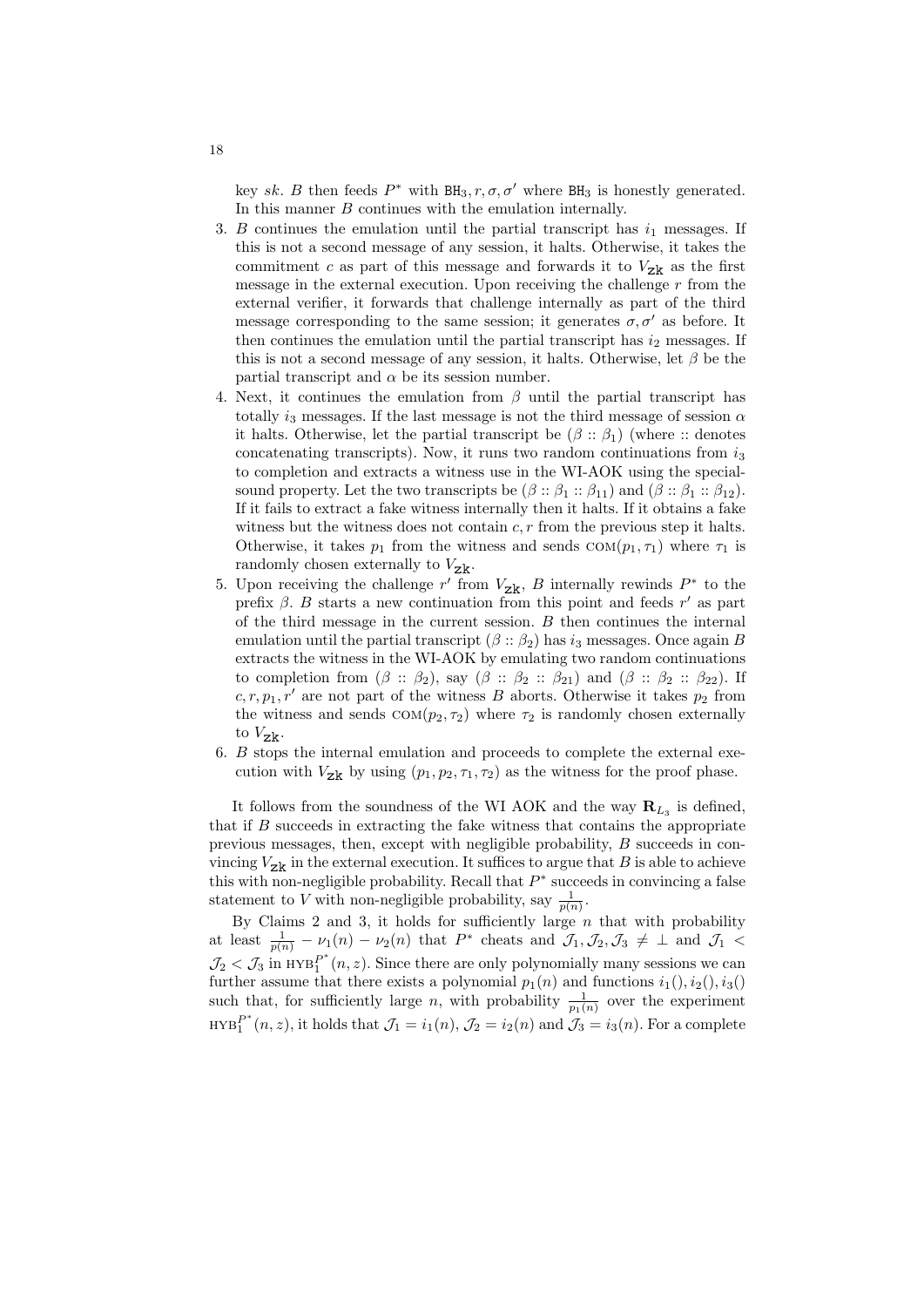transcript  $\beta$  of an interaction with  $P^*$ , we say event  $\mathsf{WO}(\beta)$  occurs if  $\mathcal{J}_1(\beta) =$  $i_1(n)$ ,  $\mathcal{J}_2(\beta) = i_2(n)$  and  $\mathcal{J}_3(\beta) = i_3(n)$  (for well-ordered).

We now analyze the success probability of  $B$ . We do this by analyzing the probability that B succeeds in each of the steps iteratively.

- Event  $\mathsf{E}_1$ : We say  $\mathsf{E}_1$  holds if  $i_1 = i_1(n), i_2 = i_2(n)$  and  $i_3 = i_3(n)$ . Since there are only polynomially many sessions, this happens with polynomial probability, say  $\frac{1}{p_2(n)}$ .
- Event  $\mathsf{E}_2$ : We say that  $\mathsf{E}_2$  holds for a partial transcript  $\beta$ , i.e.  $\mathsf{E}_2(\beta) = 1$ , if  $\beta$  is of length  $i_2$  and WO holds in random continuation from  $\beta$  with probability  $\frac{1}{2p_1(n)}$ . Since WO holds with probability  $\frac{1}{p_1(n)}$ , using an averaging argument, we can conclude that with probability at least  $\frac{1}{2p_1(n)}$  over partial transcripts of length  $i_2$ , WO holds in a random continuation with probability at least  $\frac{1}{2p_1(n)}$ . So conditioned on  $\mathsf{E}_1$ ,  $\mathsf{E}_2(\beta)$  holds with probability  $\frac{1}{2p_1(n)}$  over  $\beta$ .
- Event  $\mathbf{\tilde{E}}_3$ : We say that  $\mathbf{E}_3$  holds for a partial transcript  $\beta$ , i.e.  $\mathbf{\tilde{E}}_3(\beta) = 1$ , if  $\beta$  is of length  $i_3$  and WO holds in random continuation from  $\beta$  with probability  $\frac{1}{4p_1(n)}$ . We estimate the probability  $\mathsf{E}_3$  holds conditioned on  $\mathsf{E}_2$  and  $\mathsf{E}_1$ . If  $\mathsf{E}_1$  and  $\mathsf{E}_2$  holds for transcript  $\beta$ , we know a random continuation from  $\beta$ yields a transcript where WO holds with probability at least  $\frac{1}{2p_1(n)}$ . So using another averaging argument, we get that,  $Pr[E_3(\beta : \beta_1)|E_2(\beta) \wedge E_1] \geq \frac{1}{4p_1(n)}$

B succeeds if it extracts the correct witness in Steps 4 and 5. More precisely, B will succeed except with negligible probability, if WO holds in all of  $(\beta : \beta_1 : \beta_2)$  $(\beta_{11}),$   $(\beta :: \beta_1 :: \beta_{12}),$   $(\beta :: \beta_1 :: \beta_{21})$  and  $(\beta :: \beta_1 :: \beta_{21})$  as the witness will be correct and the special-sound extractor will succeed. This probability can be written as

$$
\Pr[B \text{ succeeds}] = \Pr[\text{WO}(\beta :: \beta_1 :: \beta_{11}) \land \text{WO}(\beta :: \beta_1 :: \beta_{12})
$$

$$
\land \text{WO}(\beta :: \beta_1 :: \beta_{21}) \land \text{WO}(\beta :: \beta_1 :: \beta_{22})] - 2\nu(n) \tag{1}
$$

where  $\nu(\cdot)$  is the probability that the special-sound extractor fails. From the description of the events, it holds that

$$
\Pr[\text{WO}(\beta::\beta_1::\beta_{11})|\mathsf{E}_3(\beta::\beta_1) \land \mathsf{E}_1] \ge \frac{1}{4p_1(n)}
$$

$$
\Pr[\mathsf{E}_3(\beta::\beta_1)|\mathsf{E}_2(\beta) \land \mathsf{E}_1] \ge \frac{1}{4p_1(n)}
$$

$$
\Pr[\mathsf{E}_2(\beta)|\mathsf{E}_1] \ge \frac{1}{2p_1(n)}
$$

$$
\Pr[\mathsf{E}_1] \ge \frac{1}{p_2(n)}
$$

And similar bounds hold for the other transcripts as well. Therefore, simplifying Equation 1, we get that

$$
\Pr[B \text{ succeeds}] \ge \frac{1}{p_2(n)} \frac{1}{2p_1(n)} \left(\frac{1}{4p_1(n)}\right)^2 \left(\frac{1}{4p_1(n)}\right)^4 - 2\nu(n)
$$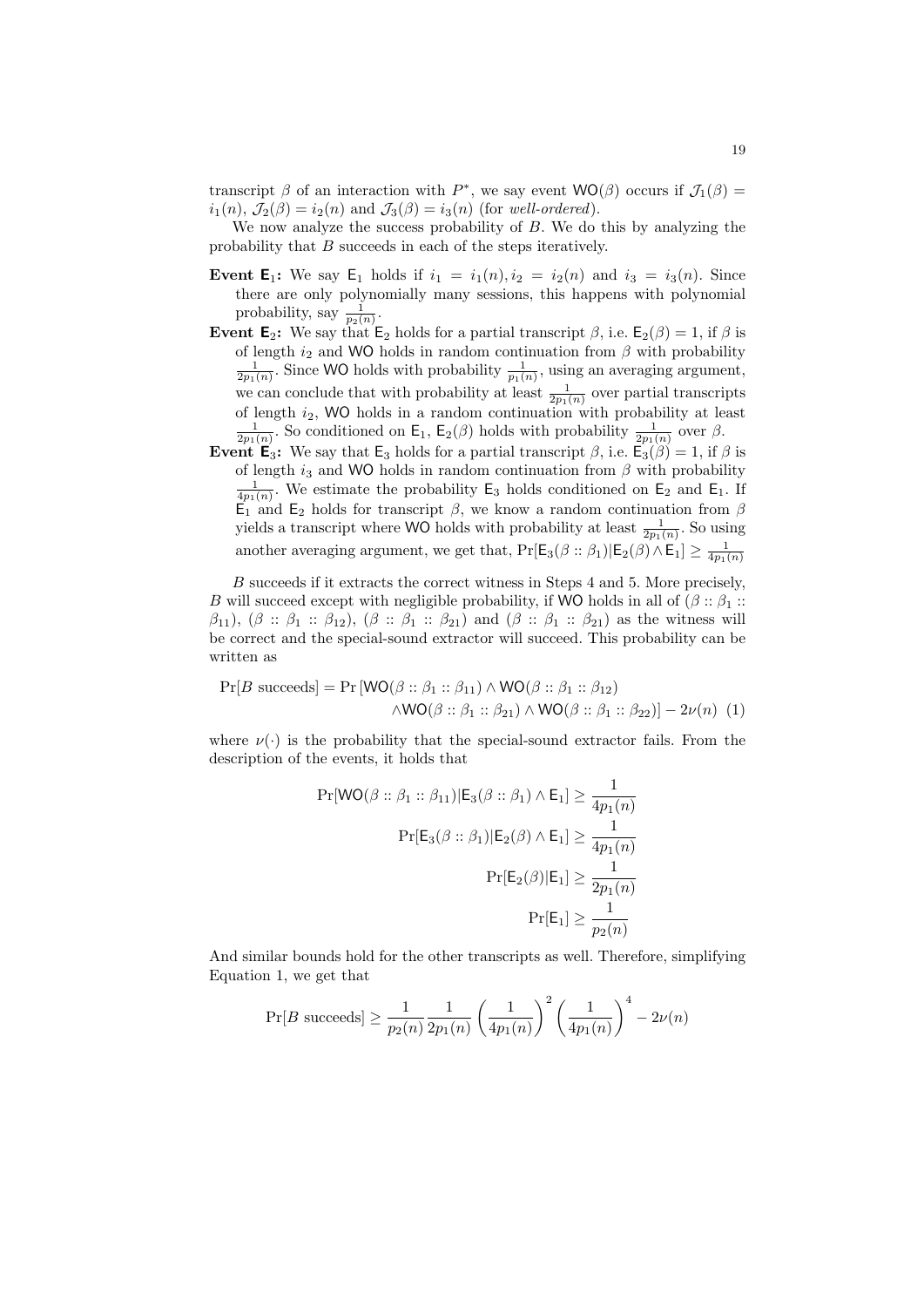which is non-negligible

We remark that the transformation works only for a constant-round protocol since B makes a guess for each round (i.e.,  $i_1, i_2$  and  $i_3$ ) each correct only with polynomial probability.

It only remains to prove Claims 2 and 3. This on a high-level will follow from the binding property of the commitment and the unforgeability of the signature scheme.

**Proof of Claim 2.** Since the output of  $HYB_1$  is not  $\perp$ , it immediately follows that  $\mathcal{J}_3 \neq \bot$ . We now show that  $P^*$  must have obtained the signature  $\sigma_1, \sigma_2$  obtained from the witness by sending the commitment and receiving the corresponding random string with the signature in some session. Suppose not, then we can violate the unforgeability of the signature scheme by constructing an adversary C that receives a verification key vk as input conducts the  $HYB_1$  experiment by supplying  $vk$  to  $P^*$  and forwarding all signing queries to the signing oracle. Finally upon extracting a fake witness, C simply outputs either  $(c_0|r, \sigma_1)$  or  $(c'_1|r', \sigma_2)$  which ever is valid.

Proof of Claim 3. Using the preceding argument, we can conclude that the signatures must be obtained before  $P^*$  convinces the verifier in some session, i.e.  $\mathcal{J}_1 < \mathcal{J}_3$  and  $\mathcal{J}_2 < \mathcal{J}_3$ .<sup>12</sup> It only remains to argue that  $\mathcal{J}_3 > \mathcal{J}_1 > \mathcal{J}_2$ does not happen. Assume for contradiction that with non-negligible probability  $\mathcal{J}_1, \mathcal{J}_2, \mathcal{J}_3 \neq \perp$  and  $\mathcal{J}_3 > \mathcal{J}_1 > \mathcal{J}_2$ . This means that  $P^*$  was able to commit to a signature  $\sigma_1$  as part of  $p_1|\sigma_1$  in session  $\mathcal{J}_2$  before it obtained the signature  $\sigma_1$ from the verifier in session  $\mathcal{J}_1$ . We construct an adversary C that violates the collision-resistance property of the signature scheme.

C on input  $(n, vk)$  and oracle access to a signing oracle  $\text{Sign}_{sk}()$  first selects  $i_1, i_2$  and  $i_3$  at random. Then it internally incorporates  $P^*(n, z)$  and begins an internal emulation of an execution of  $P^*$  as follows. It forwards the verificationkey  $vk$  internally to  $P^*$  as part of the first message and generates all the verifier messages honestly except the signatures corresponding to  $vk$  which it obtains by feeding the corresponding message to the signing oracle. C then runs the emulation until the partial transcript, say  $\beta$ , has  $i_2$  messages. If this is not the second message of a session, C halts. Otherwise, it spawns two random continuation from  $\beta$  until the partial transcripts, say  $(\beta :: \beta_1)$  and  $(\beta :: \beta_2)$ of both threads has  $i_3$  messages. If in either of the thread the current message is not the second message of a session C halts. Otherwise, it runs two random continuations from both  $(\beta :: \beta_1)$  and  $(\beta :: \beta_2)$  to obtain  $(\beta :: \beta_1 :: \beta_{11}),$  $(\beta :: \beta_1 :: \beta_{12}), (\beta :: \beta_1 :: \beta_{21})$  and  $(\beta :: \beta_1 :: \beta_{21})$  and run the special-sound extractor of the WI-AOK protocol to obtain two witnesses. If the extractor succeeds in extracting a fake witness from both these sessions and  $\sigma_1$  is the same in both these witnesses, then the message signed will be different with high-probability. This is because the message being signed has a random string r of length  $O(n)$  and for two threads to have the same challenge is exponentially

 $12$  Consider C that proceeds as in Claim 2, but stops at a random session, extracts the witness and outputs the signature obtained from the witness.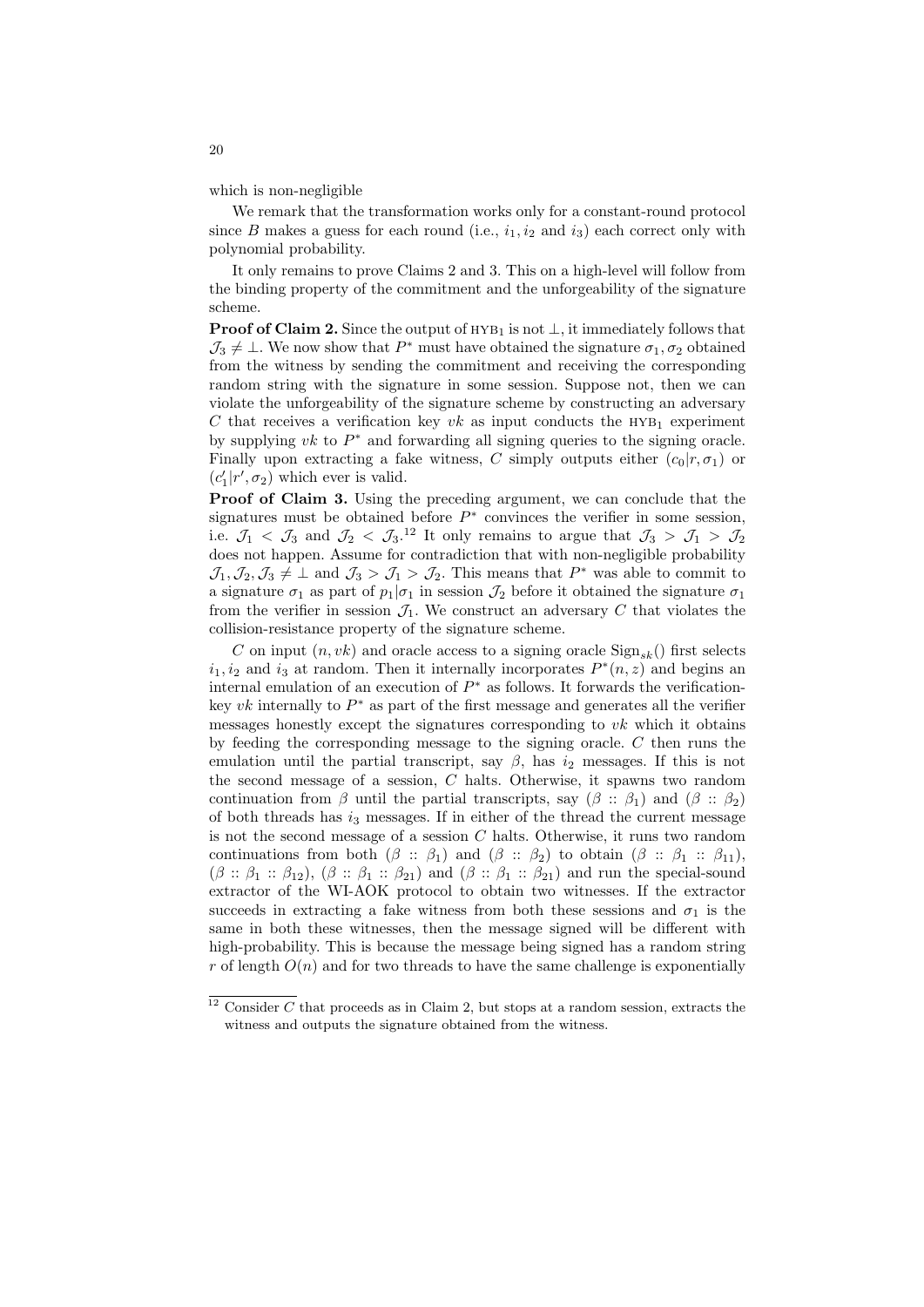small, say  $\nu_1(n)$ . Therefore, by the soundness of the WI-AOK protocol we have two different messages with the same signature. C outputs them as a collision.

To argue that  $C$  succeeds with non-negligible probability we proceed exactly as in the previous argument. We know that with non-negligible probability, there exists  $i_1(n), i_2(n), i_3(n)$  such that  $\mathcal{J}_1 = i_1(n), \mathcal{J}_2 = i_2(n), \mathcal{J}_3 = i_3(n)$  and  $\mathcal{J}_2 >$  $\mathcal{J}_1 > \mathcal{J}_3$  with probability  $\frac{1}{p_1(n)}$ . Lets call this event WO as before. Define events  $E_1$ ,  $E_2$  and  $E_3$  exactly as before. Following the same approach we can conclude that C succeeds with probability at least

$$
\frac{1}{p_2(n)}\frac{1}{2p_1(n)}\left(\frac{1}{4p_1(n)}\right)^2\left(\frac{1}{4p_1(n)}\right)^4 - 2\nu(n) - \nu_1(n)
$$

which is non-negligible and thus we arrive at a contradiction.

Argument of Knowledge Since the  $\mathcal{O}^{\mathsf{SIG}}$ -oracle aided  $\langle P_{\mathsf{Zk}}, V_{\mathsf{Zk}} \rangle$  protocol is also a argument of knowledge, from the proof of soundness, it holds that our 4-round protocol is also an argument of knowledge.

Zero Knowledge. Before we describe the simulator, we need the following definition of a valid  $\mathsf{SIG}''$ -oracle similar to Definition 19.

**Definition 21 (Valid SIG<sup>"</sup> Oracle).** An oracle  $\mathcal{O}''$  is a valid (SIG",  $\ell$ ) oracle if there is a negligible  $\mu(\cdot)$  such that for every  $n \in N$ , the following holds with probability  $1-\mu(n)$  over  $pp, O \leftarrow \mathcal{O}''(1^n)$ : for every  $m \in \{0,1\}^{\ell(n)}, O(m)$  returns  $(BH_2, c, r, \sigma, \tau)$  such that  $\text{Ver}_{vk}(c|r, \sigma) = 1$ ,  $c = \text{COM}(m, \tau)$  and r is the second string in the tuple output by  $V^*$  when fed BH<sub>2</sub>, c with probability at least  $1-\mu(n)$ .

Consider some malicious (w.l.o.g. deterministic) verifier  $\tilde{V}^*$  for  $(P, V)$  of size  $T_{\tilde{\mathbf{v}}^*}$ . We remark that while the simulator for the resettably-sound ZK protocol in [10] had one signing slot, here we have a slot that serves as a signing slot for two different keys  $sk$  and  $sk'$ . We use two signing keys for simplicity. We use two keys for simplicity. We construct a simulator S for  $V^*$  that starts simulating  $(P, \tilde{V}^*)$  until it receives BH<sub>1</sub> and two verification keys vk, vk'. Let V<sup>\*</sup> be the "residual" verifier after the first message is sent. It then proceeds as follows.

- 1. S prepares a valid  $(SIG', 2n)$  oracle  $\mathcal{O}'$  and  $(SIG'', 2n)$  oracle  $\mathcal{O}''$  by rewinding V <sup>∗</sup> and using the second and third message of the protocol as a Signing Slot for both  $sk$  and  $sk'$ . This step is essentially the same as what the simulator does in the protocol presented in [10] which in turn is inspired by Goldreich-Kahan [15]),
- 2. S will convince  $V^*$  in the WI-AOK using the second witness. Towards this, S will first use oracle  $\mathcal{O}'$  to produce a Sig-com tree for  $C = \text{ECC}(\Pi)$  where  $\Pi$  $V^*$ . Let d and  $l_\lambda$  be the depth and root of the Sig-com tree. Using the oracle  $\mathcal{O}'', S$  obtains  $(c_0, r, \sigma_1, \tau)$  where  $(c_0, r, vk') \in \mathbf{R}_{L_1}$  and  $\mathsf{Ver}_{vk}(c_0|r, \sigma_1) = 1$ .
- 3. S then generates the first prover message  $p_1$  using the witness for  $(c_0, r, vk') \in$  $\mathbf{R}_{L_1}$ . Using the oracle  $\mathcal{O}''$  again, S generates  $c_1, r', \sigma_2, \tau_1$  such that  $c_1 =$  $COM(p_1|\sigma_1, \tau_1)$  and  $\text{Ver}_{vk}(c_1|r', \sigma_2) = 1$ . S now generates the second prover message  $p_2$  for the UA using r' as the challenge message for the UA.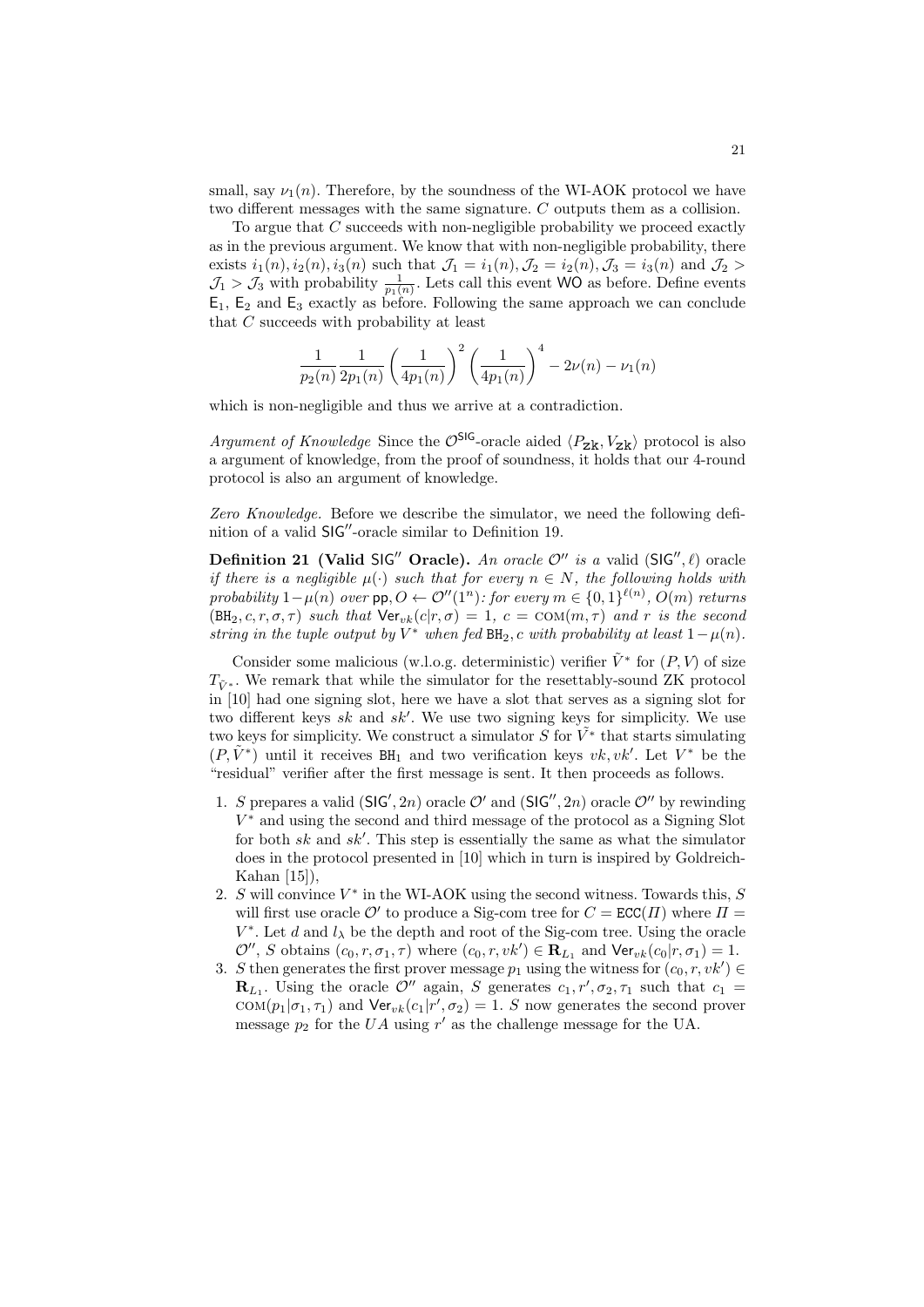4. Finally, S rewinds  $V^*$  to the top and completes the interaction with  $V^*$  by using  $\langle c_0, r, c_1, r', p_1, p_2, \tau_1, \sigma_1, \sigma_2 \rangle$  as the second witness in the WI-AOK.

The correctness of S follows essentially using the same proof as in [10]. First, we argue that  $S$  can prepare valid oracles for both the keys. Given valid oracles, S obtains a valid second witness for the WI-AOK. It then runs  $V^*$  in a straightline manner by generating messages for the WI-AOK protocol using the second witness and all the other messages as the honest prover. Indistinguishability of the output of the simulator follows directly from the witness-indistinguishability property of the WI-AOK protocol. It only remains to argue that S can prepare valid  $\mathcal{O}^{\mathsf{SIG}'}$  and  $\mathcal{O}^{\mathsf{SIG}''}$  oracles. We remark that the approach we take is similar to [10], with the exception that the preamble phase of the oracle preparation is executed only once for both oracles. First S executes the following preamble.

- S sends c, BH<sub>2</sub> to  $V^*$  where  $c = \text{COM}(0^{2n}; \tau)$  with uniform  $\tau$  and BH<sub>2</sub> is a random dummy second message of the Blum-Hamiltonicity protocol<sup>13</sup>, and then receives  $BH_3, r, \sigma, \sigma'$  from  $V^*$ . If  $\sigma$  is not a valid signature of  $c|r$  under verification  $vk$  or  $\sigma'$  is not a valid signature of c under  $vk'$ , then the simulation halts immediately and outputs the transcript up to that point.
- S repetitively queries  $V^*$  with fresh commitments  $COM(0^{2n}; \tau)$  at the Signing Slot along with dummy  $BH<sub>2</sub>$  messages until it collects  $2n$  valid signatures. Let t be the number of queries  $\tilde{S}$  makes.

Preparing  $\mathcal{O}^{\mathsf{SIG}''}$  Oracle: Define  $\mathcal{O}''$  that outputs  $pp = vk$ , and an oracle O that on input a message  $m \in \{0,1\}^{2n}$ , proceeds as follows: O repetitively queries  $V^*$ at the Signing Slot with fresh commitments  $c_m = \text{COM}(m; \tau)$  with dummy  $BH_2$ messages for at most t times. If  $V^*$  ever replies  $BH_3, r, \sigma, \sigma'$  where  $\text{Ver}_{vk}(c_m|r, \sigma)$  = 1, then O outputs (BH<sub>2</sub>,  $c_m$ ,  $r$ ,  $\sigma$ ,  $\tau$ ). Otherwise, O returns ⊥.

Preparing  $\mathcal{O}^{\mathsf{SIG}'}$  Oracle: Define  $\mathcal{O}'$  that outputs  $pp = vk'$ , and an oracle O that on input a message  $m \in \{0,1\}^{2n}$ , proceeds as follows: O repetitively queries  $V^*$  at the Signing Slot with fresh commitments  $COM(m; \tau)$  for at most t times. If  $V^*$  ever replies a valid signature  $\sigma'$  for  $COM(m, \tau)$ , then O outputs  $(\sigma', \tau)$ . Otherwise, O returns  $\perp$ .

We now analyze the running time. If  $t \geq 2^{n/2}$ , then S aborts. To analyze this part of the simulator S, we introduce some notation. Let  $p(m)$  be the probability that  $V^*$  on query  $BH_2$ ,  $c_m$  where  $BH_2$  is the specific second message of the Blum-Hamiltonicity protocol and  $c_m = \text{COM}(m, \tau)$  of  $m \in \{0, 1\}^{2n}$  a random commitment returns a valid signature of  $c_m|r$  under sk where r is part of  $V^*$ 's output when fed  $BH_2$ ,  $c_m$  and a valid signature of  $c_m$  under  $sk'$ . Let  $p = p(0^{2n})$ .

We first show that  $S$  runs in expected polynomial time. To start, note that  $S$ aborts at the end of the Signature Slot with probability  $1 - p$ , and in this case, S runs in polynomial time. With probability p, S continues to invoke a strictly

<sup>&</sup>lt;sup>13</sup> Recall that, in the second message of the Blum-Hamiltonicity protocol, the prover sends a set of commitments. Hence, to generate a dummy message, the simulator can simply commit to the all 0's string.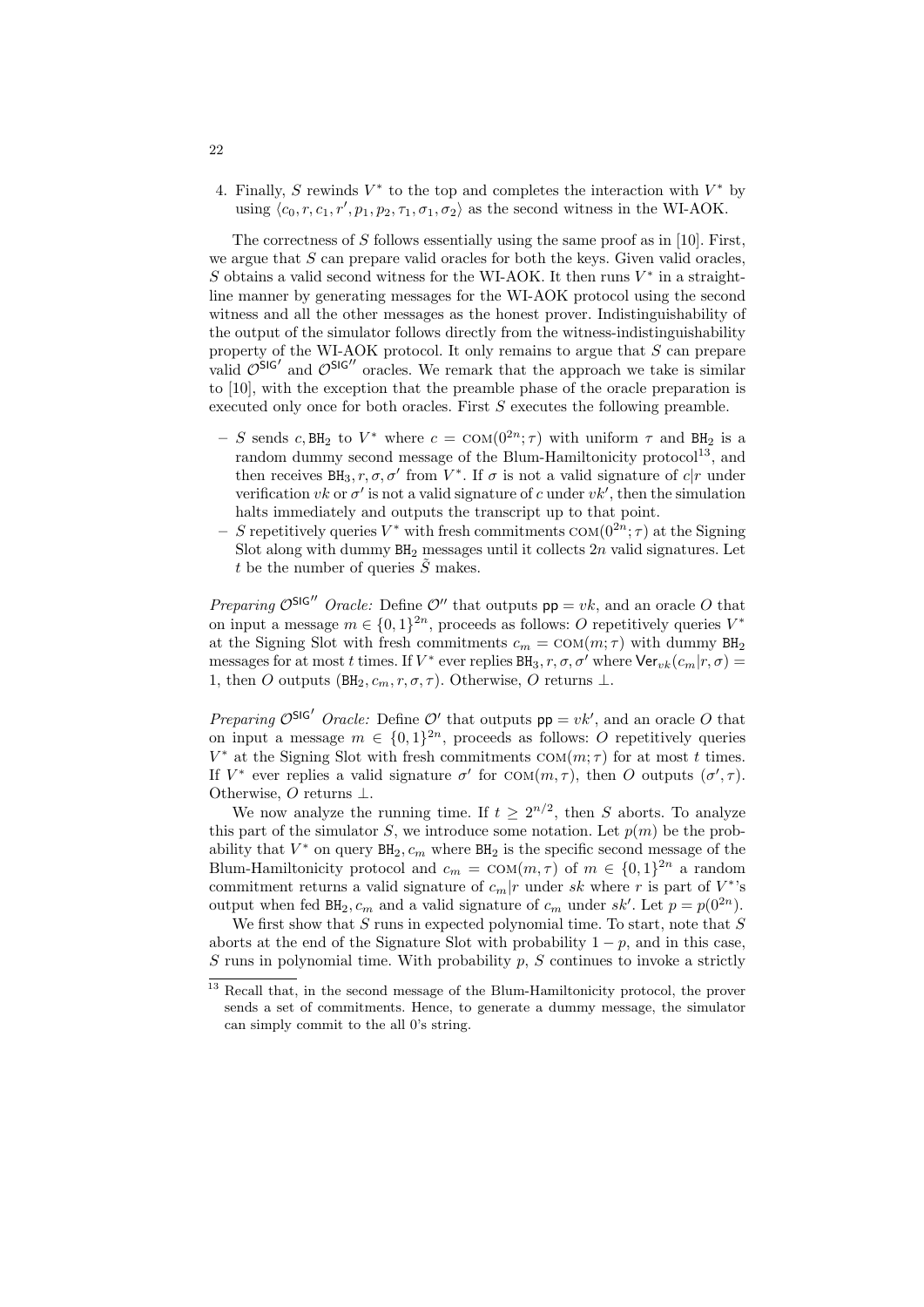polynomial-time simulator  $S$  for the residual  $V^*$ , which has size bounded by  $T_{\tilde{V}^*}$ . Thus, S runs in some  $T = \text{poly}(T_{\tilde{V}^*})$  time and makes at most T queries to both its oracles, which in turn runs in time  $t \cdot \text{poly}(n)$  to answer each query. Also note that S runs in time at most  $2^n$ , since S aborts when  $t \geq 2^{n/2}$ . Now, we claim that  $t \leq 10n/p$  with probability at least  $1-2^{-n}$ , and thus the expected running time of  $S$  is at most

$$
(1-p)\cdot \text{poly}(n)+p\cdot T\cdot (10n/p)\cdot \text{poly}(n)+2^{-n}\cdot 2^n\leq \text{poly}(T_{\tilde{V}^*},n).
$$

To see that  $t \leq 10n/p$  with overwhelming probability, let  $X_1, \ldots, X_{10n/p}$  be i.i.d. indicator variables on the event that  $V^*$  returns a valid signature for the message  $0^{2n}$ , and note that  $t \leq 10n/p$  implies  $\sum_i X_i \leq 2n$ , which by a standard Chernoff bound, can only happen with probability at most  $2^{-n}$ .

Finally, we argue indistinguishability. First, the computational hiding property of COM implies that there exists some negligible  $\nu(\cdot)$  such that  $|p(m) - p| \le$  $\nu(n)$  for every  $m \in \{0,1\}^{2n}$ . Now we consider two cases. If  $p \leq 2\nu$ , then the indistinguishability trivially holds since the interaction aborts at the end of the Signature Slot (in this case, the view is perfectly simulated) with all but negligible probability. On the other hand, if  $p \geq 2\nu$ , we show that  $\mathcal{O}''$  generated by S is a valid (SIG'', 2n) oracle for SIG'' and  $\mathcal{O}'$  generated by S is a valid (SIG', 2n) oracle for  $\mathsf{SIG}'$  with overwhelming probability, and thus the indistinguishability of S follows by the indistinguishability of S.

To see that  $\mathcal{O}''$  is a valid (SIG'', 2n) oracle for SIG'' with overwhelming probability, note again by a Chernoff bound that  $n/p \leq t \leq 2^{n/2}$  with probability at least  $1-2^{-\Omega(n)}$ . In this case, for every  $m \in \{0,1\}^{2n}$ ,  $p(m) \ge p-\nu \ge p/2$  implies that  $t \geq n/2p(m)$ , and thus  $O(m)$  learns a valid signature of  $COM(m;\tau)$  from  $V^*$ with probability at least  $1 - 2^{-\Omega(n)}$ . A similar argument establishes that  $\mathcal{O}'$  is a valid  $(SIG', 2n)$  oracle for  $SIG'$  with overwhelming probability. This concludes the proof of correctness.

## Acknowledgment

Ostrovsky's research is supported in part by NSF grants CCF-0916574; IIS-1065276; CCF-1016540; CNS-1118126; CNS-1136174; US-Israel BSF grant 2008411, OKAWA Foundation Research Award, IBM Faculty Research Award, Xerox Faculty Research Award, B. John Garrick Foundation Award, Teradata Research Award, Lockheed-Martin Corporation Research Award, Defense Advanced Research Projects Agency through the U.S. Office of Naval Research under Contract N00014-11-1-0392.

Pass is supported in part by a Alfred P. Sloan Fellowship, Microsoft New Faculty Fellowship, NSF Award CNS-1217821, NSF CAREER Award CCF-0746990, NSF Award CCF-1214844, AFOSR YIP Award FA9550-10-1-0093, and DARPA and AFRL under contract FA8750-11-2- 0211.

Chung is supported by NSF Award CNS-1217821, NSF Award CCF-1214844 and Pass' Sloan Fellowship.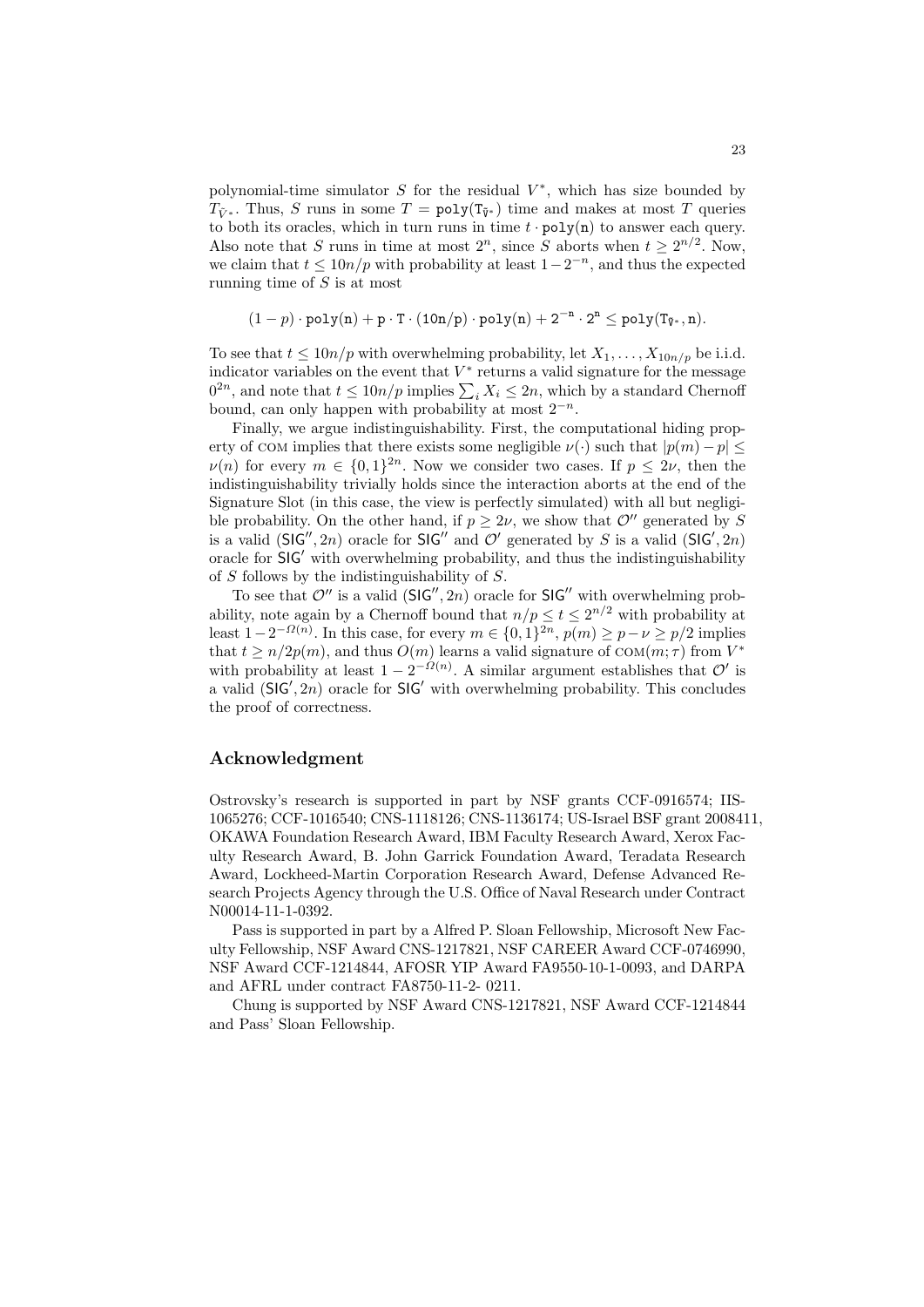Visconti's research is supported in part by the MIUR Project PRIN "Gen-Data 2020".

The views and conclusions contained in this document are those of the authors and should not be interpreted as representing the official policies or positions, either expressed or implied, of the Department of Defense, the Defense Advanced Research Projects Agency or the U.S. Government.

# References

- 1. Barak, B., Goldreich, O.: Universal arguments and their applications. In: Computational Complexity. pp. 162–171 (2002)
- 2. Barak, B., Goldreich, O., Goldwasser, S., Lindell, Y.: Resettably-sound zeroknowledge and its applications. In: FOCS'02. pp. 116–125 (2001)
- 3. Bellare, M., Goldreich, O.: On defining proofs of knowledge. In: CRYPTO '92. pp. 390–420 (1992)
- 4. Bellare, M., Jakobsson, M., Yung, M.: Round-optimal zero-knowledge arguments based on any one-way function. In: Advances in Cryptology - EUROCRYPT '97, International Conference on the Theory and Application of Cryptographic Techniques, Konstanz, Germany, May 11-15, 1997, Proceeding. Lecture Notes in Computer Science, vol. 1233, pp. 280–305. Springer (1997)
- 5. Bitansky, N., Paneth, O.: From the impossibility of obfuscation to a new nonblack-box simulation technique. In: FOCS (2012)
- 6. Bitansky, N., Paneth, O.: On the impossibility of approximate obfuscation and applications to resettable cryptography. In: STOC (2013)
- 7. Blum, M.: How to prove a theorem so no one else can claim it. Proc. of the International Congress of Mathematicians pp. 1444–1451 (1986)
- 8. Brakerski, Z., Gentry, C., Vaikuntanathan, V.: (leveled) fully homomorphic encryption without bootstrapping. In: ITCS. pp. 309–325. ACM (2012)
- 9. Chung, K.M., Ostrovsky, R., Pass, R., Visconti, I.: Simultaneous resettability from one-way functions. In: 54th Annual IEEE Symposium on Foundations of Computer Science, FOCS 2013. pp. 60–69. IEEE Computer Society (2013)
- 10. Chung, K.M., Pass, R., , Seth, K.: Non-black-box simulation from one-way functions and applications to resettable security. In: STOC. ACM (2013)
- 11. Di Crescenzo, G., Persiano, G., Visconti, I.: Improved setup assumptions for 3 round resettable zero knowledge. In: Advances in Cryptology - ASIACRYPT 2004, 10th International Conference on the Theory and Application of Cryptology and Information Security, Jeju Island, Korea, December 5-9, 2004, Proceedings. Lecture Notes in Computer Science, vol. 3329, pp. 530–544. Springer (2004)
- 12. Feige, U., Shamir, A.: Witness indistinguishable and witness hiding protocols. In: STOC '90. pp. 416–426 (1990)
- 13. Gentry, C.: Fully homomorphic encryption using ideal lattices. In: STOC. pp. 169– 178. ACM (2009)
- 14. Goldreich, O.: Foundations of Cryptography Basic Tools. Cambridge University Press (2001)
- 15. Goldreich, O., Kahan, A.: How to construct constant-round zero-knowledge proof systems for NP. Journal of Cryptology 9(3), 167–190 (1996)
- 16. Goldwasser, S., Micali, S.: Probabilistic encryption. J. Comput. Syst. Sci. 28(2), 270–299 (1984)